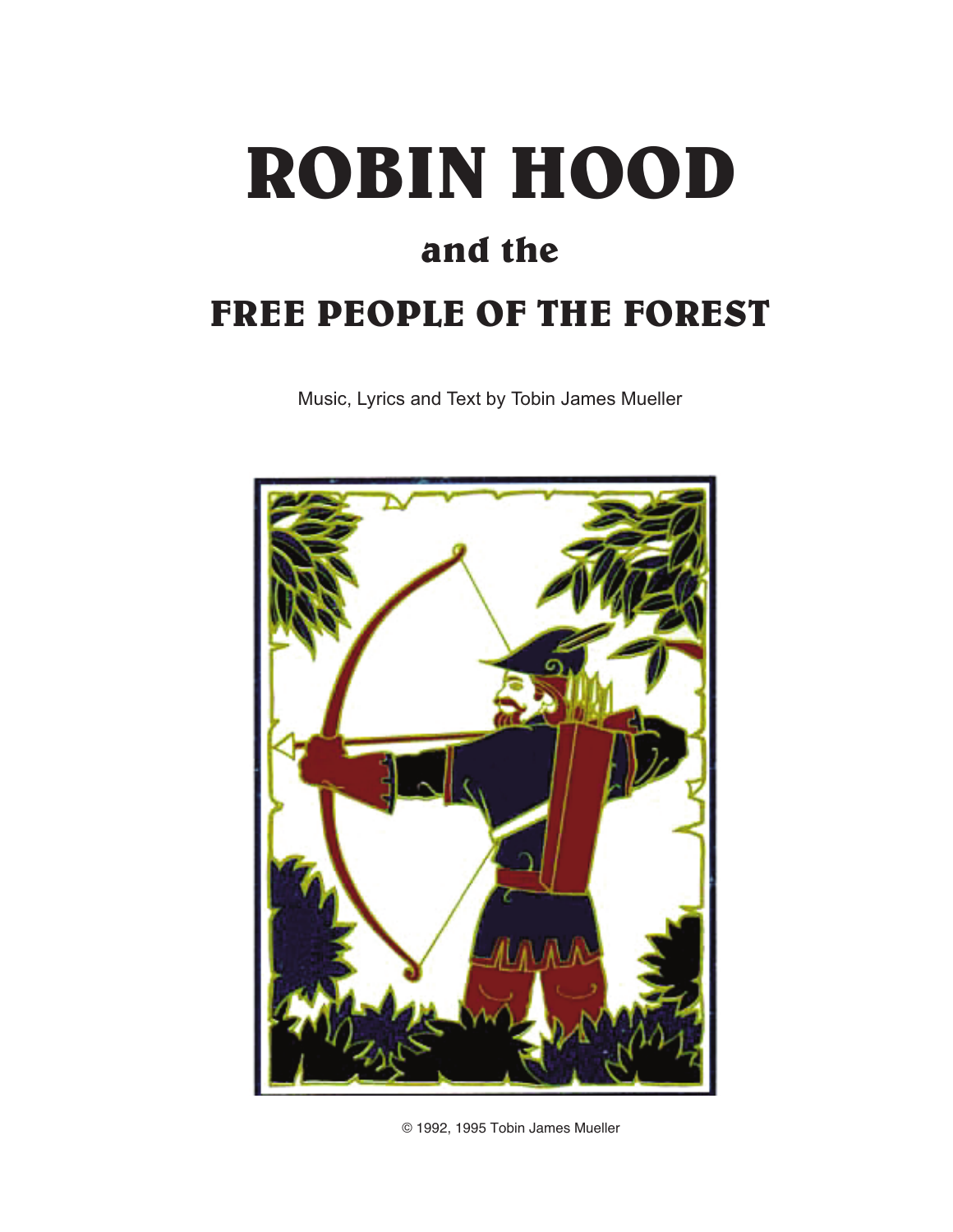**PROLOGUE: "TWO SEPARATE PEOPLES" Scene 1**

(This scene may begin while the audience is arriving, building slowly, as in the beginning of the day.) The stage is set as <sup>a</sup> marketplace in <sup>a</sup> small township, England, circa 1200 AD. Cast members are engaged in business that makes sense to them: Saxons are busy selling and serving; Normans are busy buying and being served. Characters, such as Tom Fletcher and Gil Smith, apply their trades (fletching arrows and tending the blacksmith shop). Perhaps others sell bread, baskets, linen, firewood, fruit and vegetables. The Saxon women tend to stick together. Lord Gisbourne should make <sup>a</sup> noteworthy arrival, attendants in tow, as should the Sheriff, with his stool boy and special guards. Soldiers are <sup>a</sup> constant, though noninvasive, presence. The actors do not acknowledge the presence of the Narrator; they merely go about their lively business. The Narrator speaks to the audience, yet moves among the actors, choosing various poses among the characters to illustrated her words.

Narrator: Hear ye! Hear ye, all good people. I tell a story of a time long past; yet it is also a story of a time not yet come. I tell a story of a hope, a dream begun. It is the story of the birth of freedom.

> Hear me, my friends. Before us appear two separate peoples. To you they may look the same. But, I assure you, to them the difference is very plain:

- w/ Normans: One people are rulers of the land
- w/ Saxons: and the other are their servants.
- w/ Normans: One people make the laws
- w/ Saxons: and the other obey them.
- Narr. alone: The rulers called themselves "Normans". Their ancestors had come from across the whitecapped waters, from a part of France named Normandy. But unlike their ancestors, they used more than swords to conquer… They used a weapon far more "civilized."
- Saxon kid: The Sheriff is coming! He's raised the taxes again!
- Narrator: It was called

w/ Saxons: "taxes."

Narr. alone: Half of what the servants produced was taken away each year in taxes: Half their grain, half their livestock, half the labor of their hands. Normans owned the ground on which they walked and the soil in which they toiled. Because of this, the servants could not choose which crops to plant or when to harvest. Nor could they butcher the livestock they fed and tended; nor serve the meat at their own tables. Neither could they grind the grain they grew; or forge the iron they smelt; or use the buildings they built…without first asking. For everything they did, they needed permission. These people were called…"Saxons".

(Music begins.)

And for 100 years, they were the dispossessed of England.

(Sing: "Too Many Years".)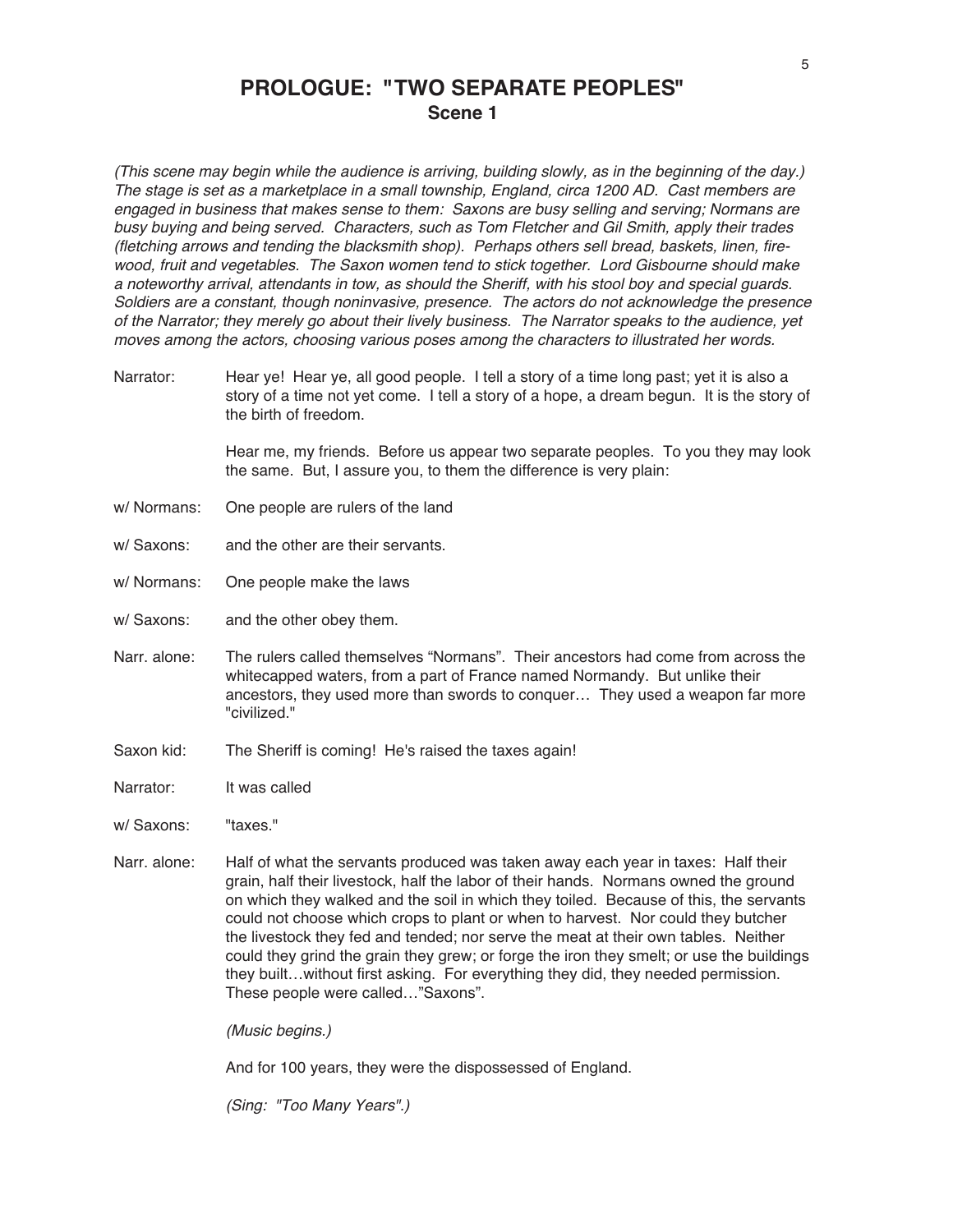## **TOO MANY YEARS**

#### **Saxon Villagers:**

Too many years we serve the Normans. Too many years they steal us blind. Too many years we bow before them. Too many years we live despised. Too many years they've beat and brutalized; No end in sight. In their eyes we're less than cattle fenced up in their fields. How can we escaped the princely power that they wield? Beaten down too long.

Long ago at the field of Hastings Their Norman king came sword in hand, Slaughtering independent Saxons, Making us slaves in our own land. How can we fight their brand of tyranny? Who'll make a stand? All day long we work the fields that once belonged to us, Then we grind the grain to flour that we cannot touch. Beaten down too long.

### **Sheriff:**

Look at you all, Spoiled and dull; No fight, all fraud.

Just get to work, Earn me some perks; I'm getting board.

You realize I hold all your lives in my noble hands?

#### **Village Women:**

Morning to night we work the linen, Sewing up lace and pretty hems. But only Norman ladies wear them; We can't afford these precious gems, Unless we scheme to spend our married life With Norman men. All day long we cook and clean with kids strapped to our backs; No life of our own, repeating empty, endless acts. Beaten down too long.

### **Sheriff:**

Why do you curse, Moan and complain? Why waste your breath?

I keep you fed, Sheltered and safe. Give me some rest!

Taxes I take! But look what it makes! Give me some respect.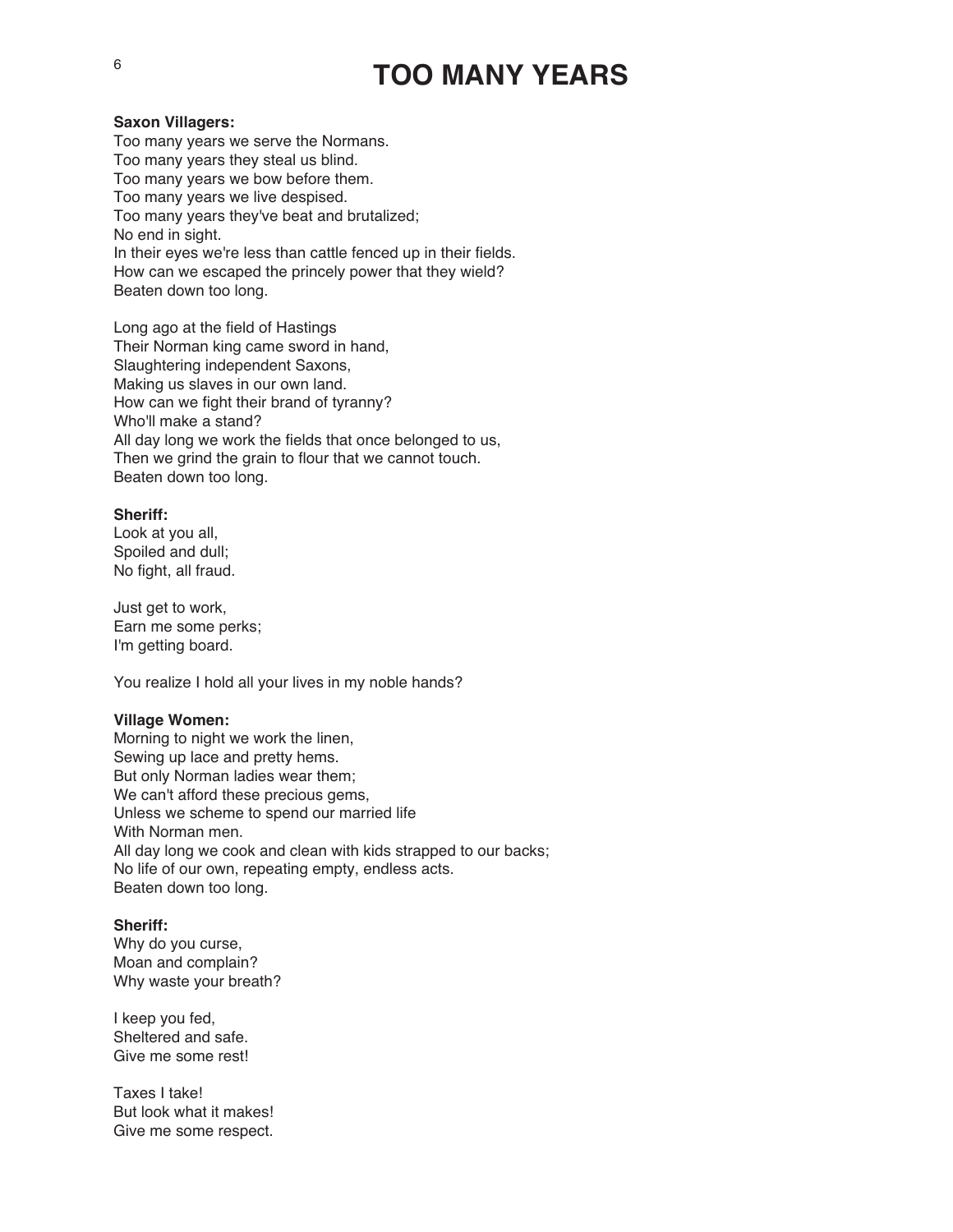#### **Male Villagers:**

The sweat of your brow won't pay the taxman. You can't pay the rent with calloused hands. No matter how hard you work to get on, Your earnings end up with them instead. And if you complain, resist or carry on They strike you dead. All day long we do their bidding, "Come do this, do that!" If you even hesitate, they sneer and knock you flat. Beaten down too long.

**Dianah (& a growing group of Villager Men): Village Women:** Too long, The contract of the contract of the contract of the Resigned and spent, Too long and the set of the set of the set of the set of the set of the set of the set of the set of the set of the set of the set of the set of the set of the set of the set of the set of the set of the set of the set of **All:** We have been giving in. **Dianah (& a growing group of Villagers): Village Women:** Too long, Disowned and poor, Disowned and poor, Disowned and poor, Disowned and poor, **All:** Treated like less than men. Too insecure. **All:** Treated like less than men. **Dianah (& a growing group of Villagers): Village Women:** Too long, Too long, Too long, Too long, Too long, Too long, Too long, Too long, Too long, Too long, Too long, Too long, Too long, Too long, Too long, Too long, Too long, Too long, Too long, Too long, Too long, Too long, To Too long and the set of the set of the set of the set of the weak we kneel in fear. **All:** Playing into their hands. **Dianah (& a growing group of Villagers): Village Women:** Too long, Too long, Too long, Too long, Too long, It's time to rise Too long and the contract of the contract of the With opened eyes.

> **All:** It's time for our final stand! Stand! Stand! Stand!

(As the song has progressed, each member of Saxon society has been able to voice complaints and vent anger. As this is being done, the Sheriff has moved among the crowd, treating all Saxons with disdain and contempt. With the assistance of the Sheriff's soldiers, Gisbourne has chosen <sup>a</sup> new slave among several unwilling candidates [in the background]. At this point in the song, <sup>a</sup> young woman and small boy [perhaps Much, the Miller's Son] who were among the candidates not chosen, are bruisingly returned to center stage, released back to the community. They fall at Dianah's feet…and she is the first to extend <sup>a</sup> hand of charity to ward them. Only after the Sheriff's men leave do the others follow her example.)

### **Saxon Villagers:**

Too many years we serve the Normans. Too many years they steal us blind. Too many years we bow before them. Too many years we live despised. Too many years they've beat and brutalized; No end in sight.

#### **Dianah & Men: Altos: Sopranos:**

Too many years we serve the Normans.<br>
Too many vears they steal us blind.<br>
Too many vears they steal us blind.<br>
Too many vears.<br>
Too many vears.<br>
Too many vears. Too many years they steal us blind.<br>Too many vears we bow before them.<br>Too many vears we bow before them.<br>Too many vears.<br>Too many vears. Too many years we bow before them. Too many years we live despised. Too many years. Too many years. Too many years. Too many years. Too many years…

(The Saxons exit, unable to put their words into action, ashamed of their own lack of courage. The scene dissolves as the marketplace gives way to Scene Two.)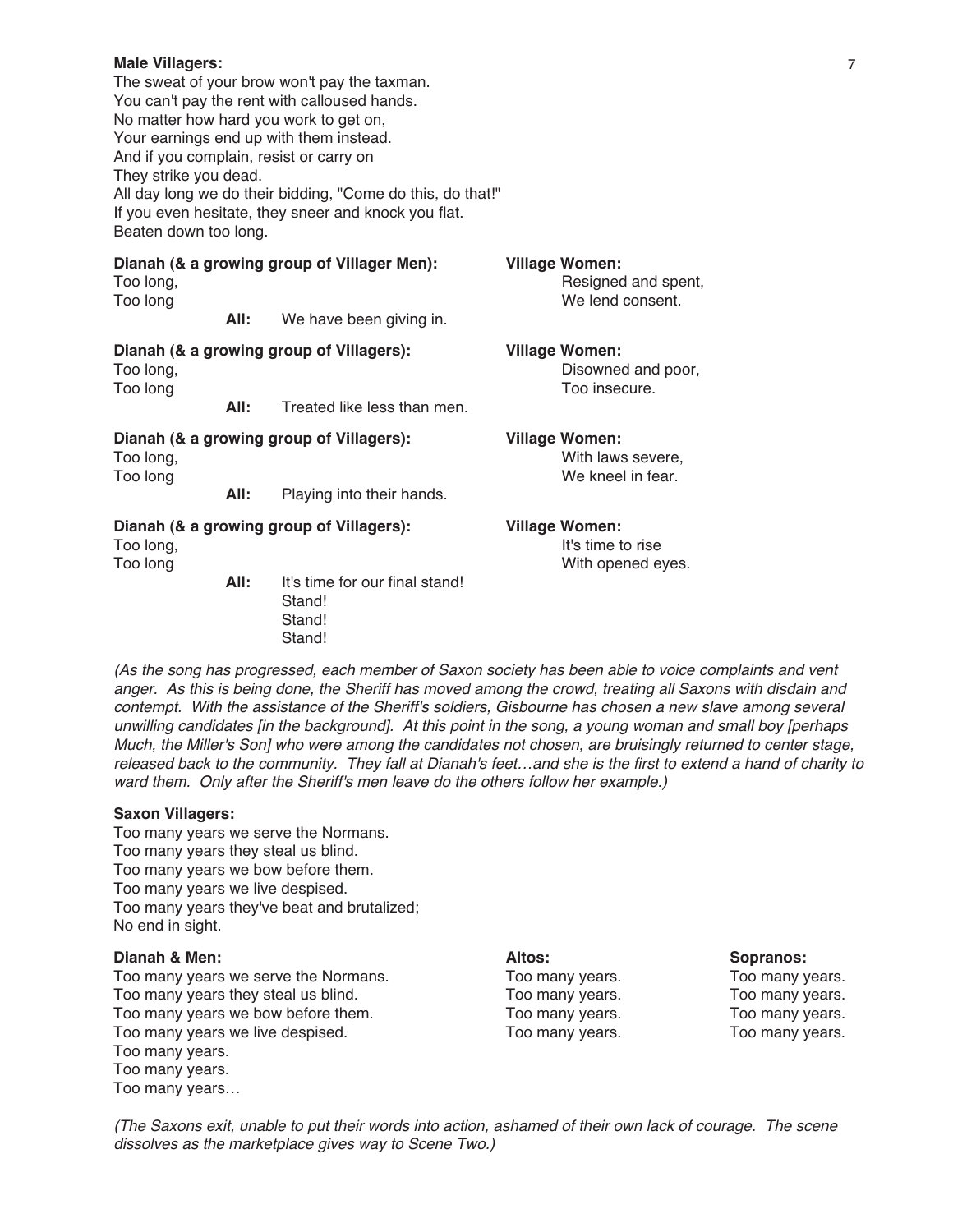### **"BEYOND REACH": DIANAH DEPARTS Scene 2**

The words of the Narrator are acted out around her in robust pantomime. Exclamations of protest and restraint, spoken among the actors, may even be loud enough to be heard by the audience.

Dianah begins the action, leaving the marketplace, unsettled by what she has experienced there. She walks by the Sheriff and his entourage (this is when the line "caught the eye of the Sheriff" is spoken). The Sheriff points her out to Gisbourne as she passes. They follow as she enters an area of the stage temporarily designated as her house. Upon entering, she ignores her Mother.and Father, going about business of her own. The Sheriff knocks at the door, reminding Charles of is overdue taxes. Within earshot of Gisbourne, the Sheriff poses the idea of exchanging Dianah for Charles' back taxes. Dianah also hears and protests, first, to her helpless Mother. Once the deal is sealed and the Sheriff leaves, Dianah continues to protest to her despicable Father. He waves her off, refusing to listen to her objections. Quietly, in the background, her Mother prepares her cloak. In secret, the Mother gives her blessing to Dianah, watching as her daughter recedes into uncertainty…and freedom.

Narrator: Of all the Saxons in this poor English village, only one was bold enough to speak out against the Norman Sheriff. Her name was Dianah, daughter of Charles, last of the Saxon yeoman still in possession of his own land. Both the land and the daughter had caught the eye of the Sheriff, who was ever in search of any Saxon property he could somehow claim for his own. The Sheriff raised the tax on the land, until Charles could no longer pay. To the outspoken girl, the Sheriff conspired to wed his newly widowed uncle, Lord Gisbourne, in exchange for lifting Charles' debt and eventually gaining the deed to his property.

> Charles welcomed the exchange. If he could but marry his daughter to a Norman, perhaps he could become part of the Norman world he so envied.

Knowing too well the weight of an unhappy life, Dianah's mother urged her daughter to flee, to pursue her dreams as she, herself, had not. So they parted. The older woman's hopes went with her, lending warmth and strength, as if they were the spirits of all women riding on her shoulders like a mantel. (Music begins.) With them, Dianah plunged head long into the only place her dreams could truly begin: The forest of Sherwood, the primal green where few men dared to tread, the dense and tangled wood where light and shadow dance as one. This was the wild and noble home of Robin Hood.

(Sing: "Here Freedom Shines".)

Director's Note: In the premiere production of Robin Hood and the Free People of the Forest, the Women's Chorus acts like <sup>a</sup> Greek Chorus, in that they are often present, creating background tableaus that add meaning to each scene (and harmonies to the singing). They represent the aspirations of the people, the spirit of peace and freedom and community support. In this transition, they form <sup>a</sup> forest-like backdrop as Dianah enters the greenwood for the first time, perhaps even placing the cloak on her shoulders. Their singing is like the wind, echoing Dianah's hopes and dreams. She does not notice them, but their presence helps assure her and give her strength. Their choreography is balanced and stylized. In other scenes, they go about the business of making things, cleaning things, and helping one another…the business that keeps the community together, often at the fringes of the stage area, but usually in plain view. They are <sup>a</sup> constant reminder of the importance of "women's work" and <sup>a</sup> woman's sensibilities as they relate to the action at center stage.

The Mother does not leave the stage, but watches her child from afar. Her positioning behind the Women's Chorus illustrates her separation from her daughter. She may come downstage for her duet. She recedes to the side at song's end, speaking for her daughter as <sup>a</sup> Second Narrator [listed as "Mother"]. The Women's Chorus return to the forestry backdrop poses, perhaps giving <sup>a</sup> place for Will Scarlet to hide among the foliage, at song's end.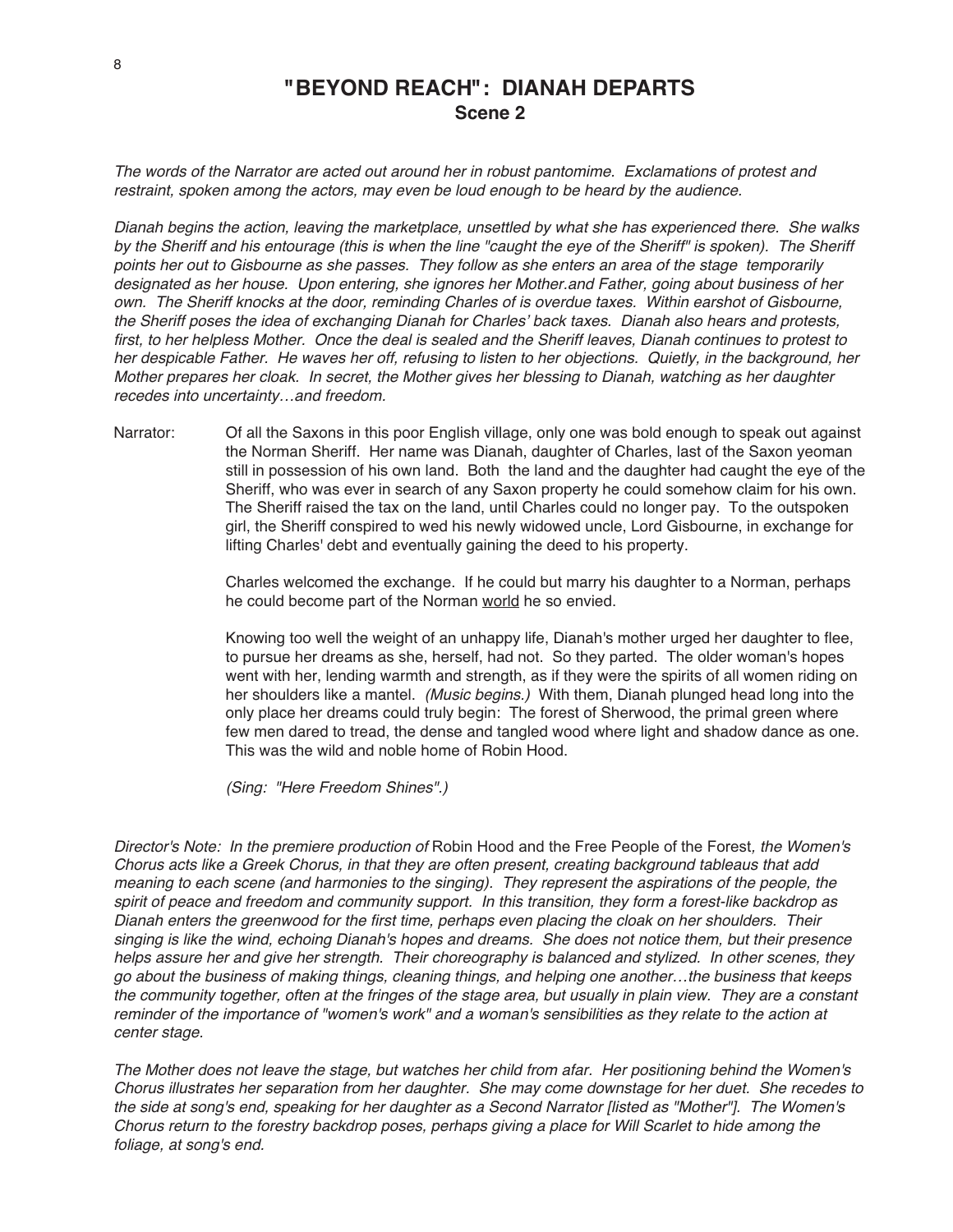### **HERE FREEDOM SHINES**

(Can You Hear It Now?)

#### **Dianah:**

Can you hear it now? It is all around you… There is freedom in the air.

Shot out from a bow, Guarded hope has taken wing, Flaming from a hero fair.

Drowned out on city streets, hidden in lies, Chains from my past tug; but here freedom shines!

From where does it come?<br>
Is it deep inside my heart?<br>
Is it deep inside my heart?<br>
Freedom! Freedom! Is it deep inside my heart?<br>
Where does freedom get its start?<br>
Where does freedom get its start?<br>
The management of freedom now. Where does freedom get its start?

How can it survive<br>
When oppression haunts the land?<br>
When oppression haunts the land?<br>
Treedom! Freedom! When oppression haunts the land?<br>
How does hope retain its spark?<br>
How does hope retain its spark?<br>
Freedom. How does hope retain its spark?

Here in the greenwood, where hate has no binds,<br>
Shielded by Robin Hood, here freedom shines!<br>
Shielded by Robin Hood, here freedom shines! Shielded by Robin Hood, here freedom shines!

Or am I running away from my terrible fate?<br>
I won't marry the Sheriff's cruel uncle!<br>
I won't marry the Sheriff's cruel uncle!<br>
Sheriman Bun. Run from this life, here. I won't marry the Sheriff's cruel uncle!<br>A pawn I've been made of my father's fool pride and greed. Hold to the courage and pride that A pawn I've been made of my father's fool pride and greed. Hold to the courage and pride How can I sacrifice honor and my dignity? How can I sacrifice honor and my dignity?<br>How can I bow to their greed? How can I bow to their greed?<br>
I must be free!<br>
I must be free!<br>
Oh my sweet child

Can you hear it now?<br>
It is nouring from my soul!<br>
It is nouring from my soul! It is pouring from my soul!<br>
It is life, unchained and stark!<br>
It is life, unchained and stark!<br> **Example 20** Freedom! Freedom! Freedom! Provided: It is life, unchained and stark!

Like an arrow cold,<br>
Shot out from an ashen bow.<br>
Shot out from an ashen bow.<br>
Freedom! Freedom! Shot out from an ashen bow, I have come to find my mark! A set of the state of the Run away to freedom.

Here in the greenwood, where hate has no binds,<br>
Shielded by Robin Hood, here freedom shines!<br>
Shielded by Robin Hood, here freedom shines! Shielded by Robin Hood, here freedom shines!

Here in the greenwood, where hate has no binds,<br>Shielded by Robin Hood, here freedom shines!<br>Shielded by Robin Hood, here freedom shines! Shielded by Robin Hood, here freedom shines!

#### **Dianah: Women's Chorus:**

Freedom! Freedom!<br>Freedom! Freedom! Freedom! Freedom!

#### **Dianah: Mother:**

Oh, my sweet child. Run! Run, child, run! Carry my dreams and my hopes. Run, child, run! Carry my hopes!

### **Dianah: Women's Chorus:**

Freedom! Freedom!<br>Freedom! Freedom! Freedom! Freedom!

#### **add Mother:**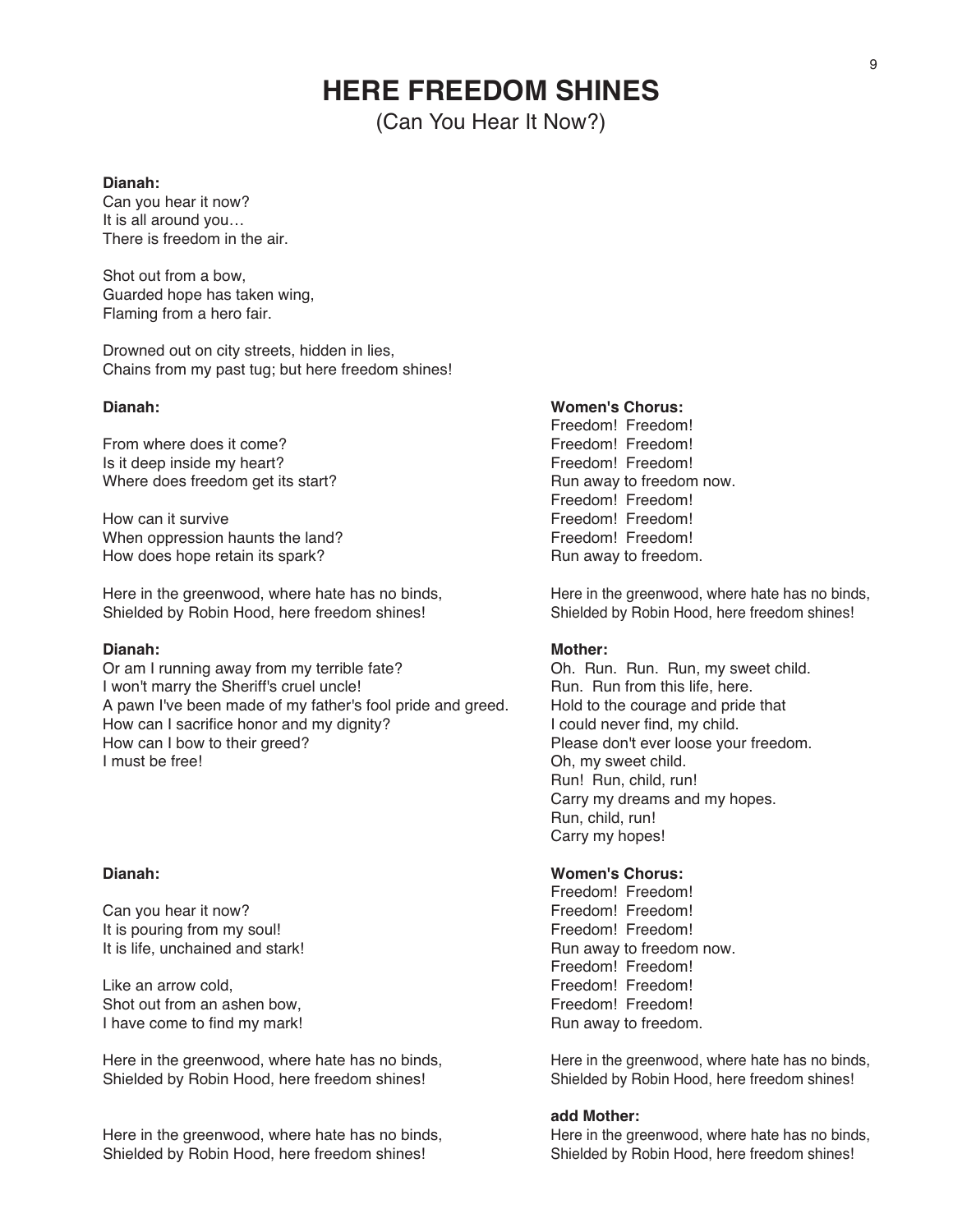### **"I AM DIANAH OF SHERWOOD FOREST": WILL & DIANAH MEET Scene 3**

- Narrator: Without a path to guide her, Dianah travelled deeper into the forest. By loosing herself in the depths of Sherwood, she would be saved by the outlaw she so wanted to join; …by first getting lost, she would then be found.
- Will: Yield! Move no further! (Will sneaks up behind Dianah, putting a knife to her throat.) As guardian of the greenwood, I demand: Who are you and what brings you here?
- Dianah: I come to join Robin Hood. I seek refuge among the free people of the forest.
- Will: The greenwood grants no one refuge. If it's safety you seek (Will loosens his grip), scale the walls of the nearest nunnery. (He draws his sword in his other hand.) Here lies survival, not sanctuary. Turn back before you are swallowed by the very shadows you seek.
- Dianah: It is shadow that I leave. I cannot turn back. I have chosen freedom, and that free choice now drives me onward.
- Will: (He begins to circle around in front of her, still hold his knife and sword in ready.) Freedom is rarely a matter of choice, fair child. Most often, it is simply a product of chance. (He now faces her.) By what chance does a beautiful maiden find herself lost in the most dangerous forest of all England?
- Dianah: (Dianah gasps, seeing his face for the first time. She knows at once this is not Robin, but bates the former nobleman in order to catch him off guard.) Are you… are you he? Are you...Robin Hood? Oh, my liege! (She kneels.)
- Will: If I were this "Robin Hood," what business would you have with me?
- Dianah: I have a dream to share, good master; a dream that will change the world. And Robin Hood is the only man who can bring the dream to life.
- Will: Dreamers dream with their eyes closed, good lady. But an outlaw must keep his eyes open. I think you have the wrong man.
- Dianah: Robin Hood is fair, unlike the treacherous Sheriff. He is generous and devout, unlike the scheming abbot. He truly dreams, unlike Norman lords, who merely snore. Robin Hood is the hand of retribution for the Saxons... (she knocks Will's legs out from under him, knocking his sword away and stealing his knife)...and he would never allow a peasant to kneel before him on the damp ground. (She holds the knife to Will's throat.)
- Will: Careful, m'lady. The blade is sharp.
- Dianah: Sharper than your wit, be sure of that! You certainly are the wrong man. I can see you are the one called "Scarlet," the only Norman in all England honest enough to declare himself an outlaw.
- Will: A life of thievery and murder does pass the time, m'lady.
- Dianah: Robin Hood you are not; but you will take me to him.
- Will: I am at your service, it seems. May I ask, who is it that so heartily has gotten the best of me?
- Narrator: The first born of Wakefield, daughter of the landed yeoman, Charles.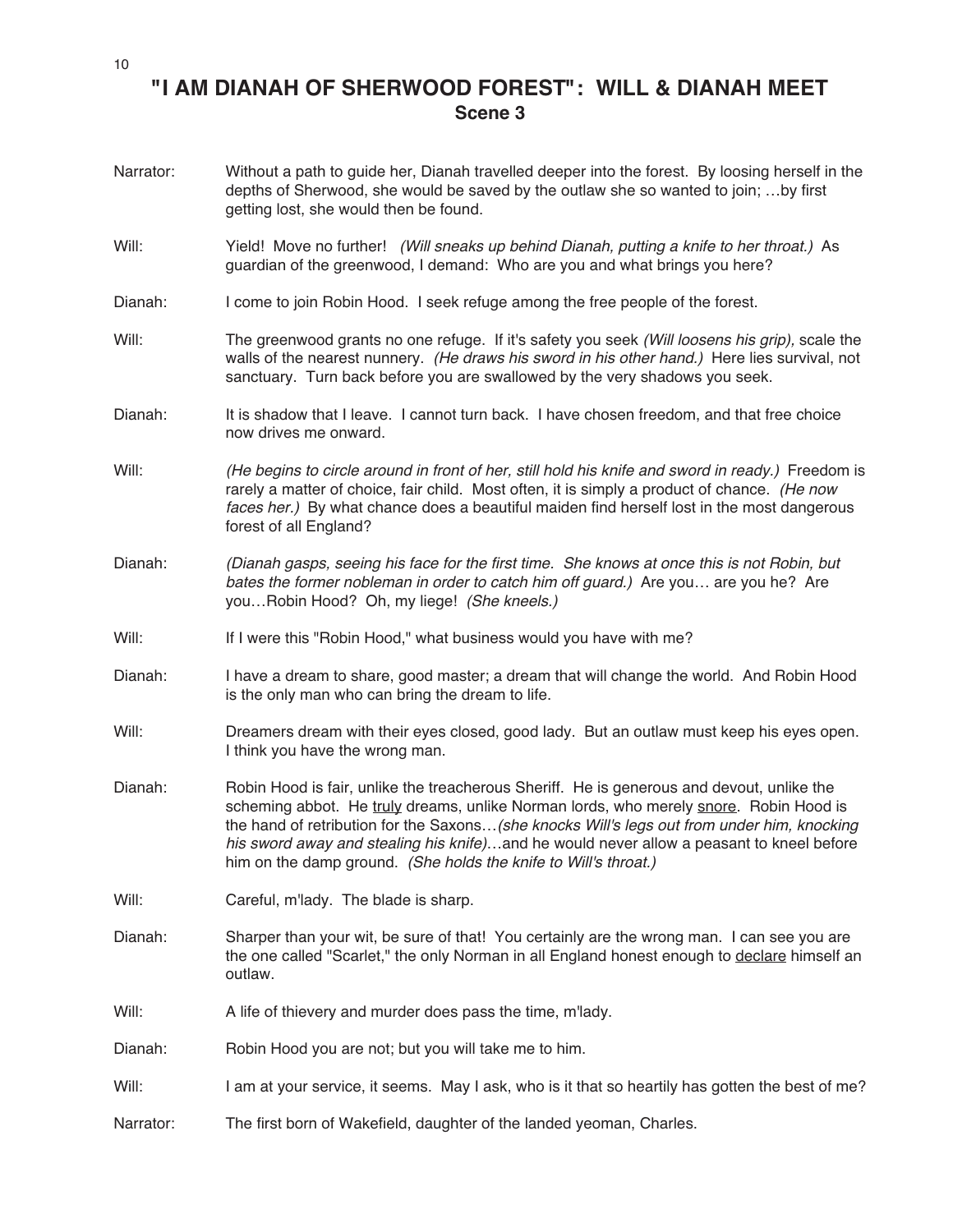Mother: Child of all my hopes, born from all my longings and mistakes.

Dianah: I am the future...a future of my own making. I am Dianah of Sherwood Forest.

Narrator: Having little choice in the matter, Will Scarlett led Dianah to the outlaws' camp. (Music cue.) There, she found a way of life that was new…and hard…lived by men who had suffered more cruelty than she had expected and felt more loss than she had ever imagined. She filled them with an idea that would change their little band forever.

(Sing: "Out of the Forest".)

Will Scarlet leads Dianah off as Robin's band enters from all directions (perhaps even from the audience). The Merrie Men come in small groups, returning with game and stories to tell, with hunger and thirst. The Women's Chorus become their wives and family, setting <sup>a</sup> table with goblets and pitchers and bread and fruit, welcoming them, tending to their sudden needs.

Will Scarlet and Dianah re-enter after the song has begun, just before Robin Hood himself begins to sing...

As Robin sings his first solo, some of the main Merrie Men (including Little John and Much) pantomime what he is singing about… Perhaps they wonder from the drinking table in front of Robin as he invites them to travel "our our turf". Then "treats them to <sup>a</sup> party" by sharing his drink or waving for the interloper's cup to be filled. In the course of this exchange, Much either picks the interloper's pockets or is given the man's purse after it is forcibly taken from him. Much runs down stage to peek at the purse's contents, finds <sup>a</sup> coin and tests it by biting on it, then runs off, satisfied. Robin continues the scene till he has the man kneeling at his feet ("just been blest").

## **OUT OF THE FOREST**

**Merrie Men:** We're Freemen, all, Beyond the law, We heed the call of Robin Hood. Robin Hood!

Before us all The mighty fall, The weak stand tall with Robin Hood. Robin…

We decide who comes and goes here, deep inside the forest. We choose who will live and die here, deep inside the forest. We take ev'rything we need here, deep inside the forest. Each of us is his own king here, deep inside the forest. Forest!

#### **Robin Hood: Merrie Men:**

| If you want to travel on our turf just be my guest.     |                                      |
|---------------------------------------------------------|--------------------------------------|
| We can treat you to a party, leave you quite impressed. |                                      |
| We can guarantee that you'll be dining                  | We can rumble, we can tumble         |
| with the best.                                          | with the best.                       |
| We'll put on a show that shames and outshines           | We can hustle, we can rustle         |
| all the rest.                                           | all the rest.                        |
| Think you can refuse? Put us                            | Don't refuse us, you'll just put us  |
| to the test.                                            | to the test.                         |
| Think you're being used? There'll be                    | We don't worry, we know there'll be  |
| no arrest.                                              | no arrest.                           |
| Then you'll foot the bill, we know in us you            | When it's over, we know that you     |
| will invest.                                            | will invest.                         |
| But you won't complain; you'll think that you have      | We will make you think that you have |
| just been blest.                                        | just been blest.                     |
|                                                         |                                      |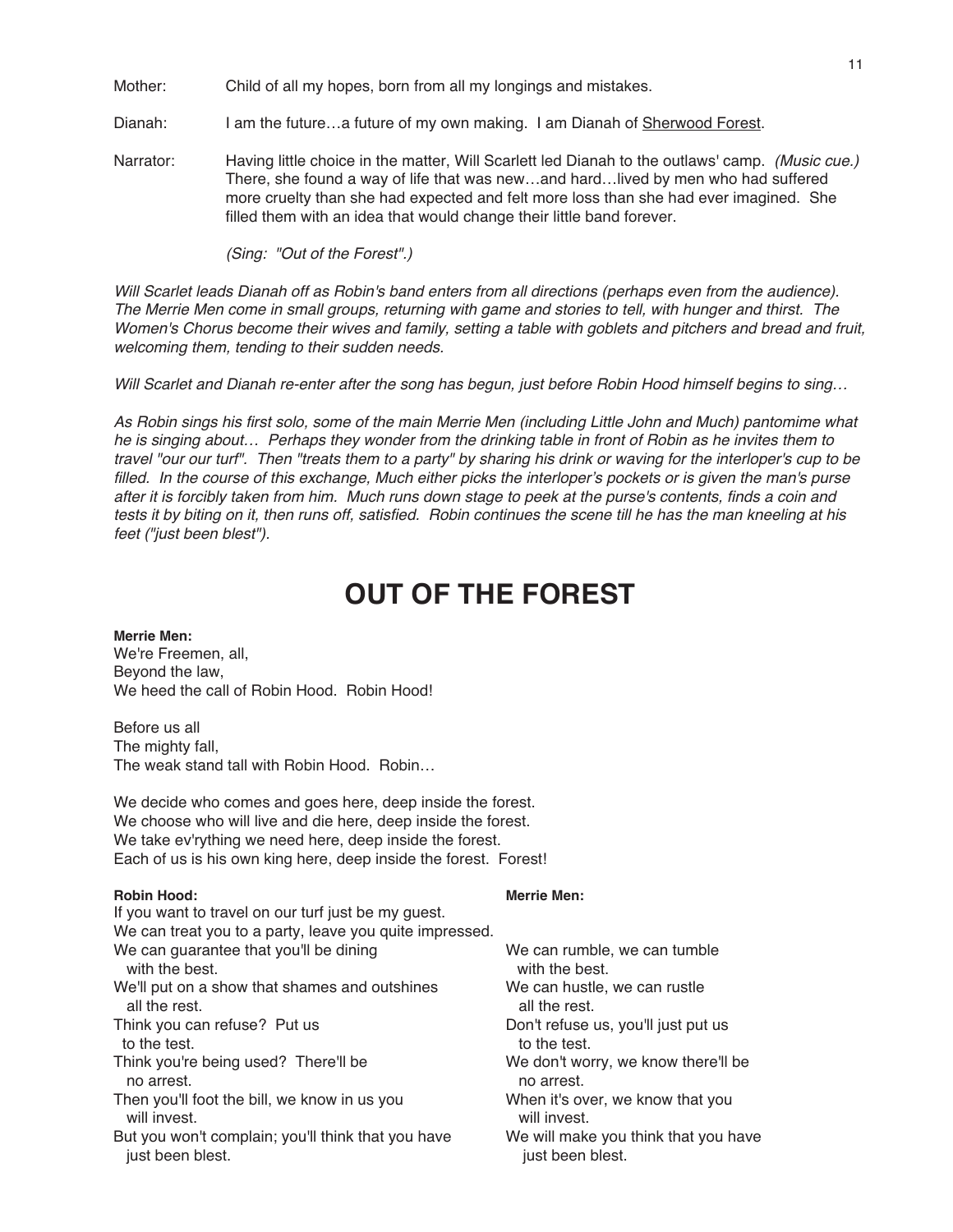**All:** We're Freemen, all, Beyond the law, We heed the call of Robin Hood. Robin Hood!

Before us all The mighty fall, The weak stand tall with Robin Hood. Robin…

### **Merrie** Men: **Robin Hood: Robin Hood:**

We can rumble, we can tumble with the best.<br>We can hustle, we can rustle all the rest. Follow me... (Ad lib.) We can hustle, we can rustle all the rest. **Merrie Men - baritones: Merrie Men Tenors:** We don't worry, we know there'll be no arrest. We don't worry, there'll be no arrest. When it's over, we know that you will invest. When it's over - that you will invest. **Bass Voices:** We know when it's over you'll discover that you will invest.

(Carried away by the emotion of the moment, Dianah rushes to the front of the gathering, sharing her vision of revolution, of freedom for all people, freedom so palpable, she can taste it in the wind… The Merrie Men respond with uncertainty, then enthusiasm.)

### **Dianah:**

Wait! Can't you hear it now, see it now? It can begin: We can make all men free, not just you and me. We can be- **Merrie Men:** gin. In the Come out of the forest, we can start a revolution. countryside, cities wide. It can be- Come out of the forest, we can start a revolution. gin. Make our come out of the forest, we can start a revolution.<br>Come out of the forest, we can start a revolution. Come out of the forest, we can start a revolution. Free! Free! Free! Free! Free! Free! Free! Free! We can stand for all men to be We can stand for all men to be Free! We're Freemen, all, Free! We're Freemen, all, Free! Free! Beyond the law, Free! Beyond the law, Free! Robin Hood. To be measured the call Free! Robin Hood. To be We heed the call of Robin Hood. Robin Hood! Free! Before us all Free! The mighty fall, Free! Robin Hood. Robin... The mighty fall, Free! Robin Hood. Robin... The weak stand tall with Robin Hood. Robin... Come out of the forest, yeah. Come out of the forest, yeah. Come out of the forest, yeah. Come out of the forest, now! Come out of the forest, now!

(The band erupts with joy and energy. Dianah is welcomed into the band. Robin leads the way, as he always does, by congratulating her on her powerful rhetoric. WIll Scarlet is especially proud of his new find.

But not all the Merrie Men are convinced. Little John believes that revolutionary zeal will only bring the Sheriff down on their heads…or worse…Prince John, who would bring the Royal Army to snuff them out. And won't revolution mean treason to King Richard's throne? And as the tallest Merrie Man stands off from the excitement, he is joined by his faithful and constant companion, Much, the orphan he now guides and protects.)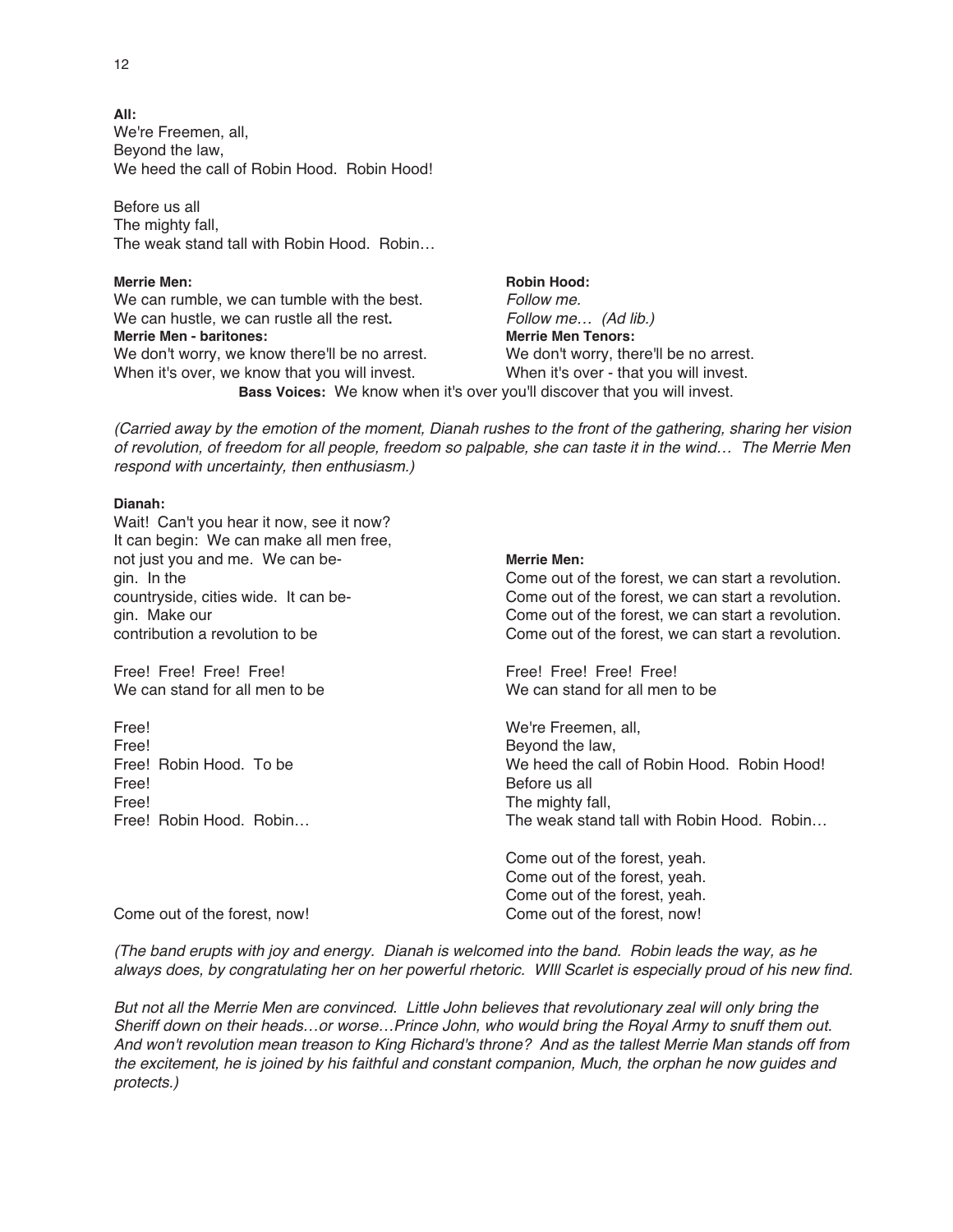### **"JUSTICE OR DEATH": THE BAND DECIDES ON REVOLUTION Scene 4**

| Robin:        | By Christ's wounds, I feel like a new man! Your words have power, m'lady.                                                                                                                                                                                                                                                                                                                                                                                                                                                                                                        |
|---------------|----------------------------------------------------------------------------------------------------------------------------------------------------------------------------------------------------------------------------------------------------------------------------------------------------------------------------------------------------------------------------------------------------------------------------------------------------------------------------------------------------------------------------------------------------------------------------------|
| Dianah:       | Robin, the power is yours, not mine. You are the hand of justice for the poor. You are the<br>hero of songs that turn pain into poetry.                                                                                                                                                                                                                                                                                                                                                                                                                                          |
| Robin:        | Ha-ha! Well put! Where did you find this forest muse, Will? How have we survived without<br>her?                                                                                                                                                                                                                                                                                                                                                                                                                                                                                 |
| Will:         | Whether we can survive with her is the more pressing question. She has the reflexes of an<br>outlaw, to be sure (rubs neck), but her ambition may prove dangerous.                                                                                                                                                                                                                                                                                                                                                                                                               |
| Dianah:       | "Dangerous"? It will be our glory! Once word has spread that Sherwood's become the<br>center of a Saxon revolt, people everywhere will flock to our side.                                                                                                                                                                                                                                                                                                                                                                                                                        |
| Little John:  | We don't need "people everywhere." Crowds are what cities are for.                                                                                                                                                                                                                                                                                                                                                                                                                                                                                                               |
| Robin:        | Think of it, Little John. As forest thieves, we're merely a handful of hornets the Sheriff<br>brushes away without thought. But if we could expand our adventure, inspire the people to<br>rise up and defend themselves, the combined sting would be more than the Sheriff could<br>bear.                                                                                                                                                                                                                                                                                       |
| Little John:  | And bring the King's own army down around our ears. We own the forest now. We lead a<br>free life here. Why change?                                                                                                                                                                                                                                                                                                                                                                                                                                                              |
| Robin:        | Life is made of change and chance!                                                                                                                                                                                                                                                                                                                                                                                                                                                                                                                                               |
| Gil:          | The Sheriff would never risk bringing in Lionheart's men. They'd discover his greed and the<br>game would be up.                                                                                                                                                                                                                                                                                                                                                                                                                                                                 |
| Will:         | Were the King ever here to take notice.                                                                                                                                                                                                                                                                                                                                                                                                                                                                                                                                          |
| Dianah:       | You're right, Little John. You do lead a free life here. All of you! But what of others who<br>don't have your courage? What about the rest of England? Will you keep freedom to<br>yourselves?                                                                                                                                                                                                                                                                                                                                                                                  |
| Little John:  | I did not become an outlaw by choice. And I did not join Robin so that one day I would find<br>myself bearing arms against the Crown.                                                                                                                                                                                                                                                                                                                                                                                                                                            |
|               | (The Merrie Men listen to Little John's further arguments in mime as his fiancee tells another<br>side of the story to the audience.)                                                                                                                                                                                                                                                                                                                                                                                                                                            |
| LJ's Fiancee: | John Little did not choose to be an outlaw, that is true, but when the rent was due and the<br>baron paid only a single days wage for a fortnight's labor, John Little's fists were the ones<br>that crushed the stingy fellow's skull in. Gentle though he is with me, John does not always<br>know his own strength. With a price on his head, he flew south, to where no man would<br>know him or the shabby baron he slew. I believe he's happier working the long bow instead<br>of the plow. But for me, there is no place to fly. Our wedding would have been this Spring |
| Tom:          | If Robin is for it, I'm with him! He saved my life when the Sheriff's men caught me downing a<br>birch to patch my roof. About to hack off one of my legs, they were. Said it was a fitting<br>punishment, that it would let me know what it felt like to be one of the King's trees.                                                                                                                                                                                                                                                                                            |
| Robin:        | You fletch the best arrows in all England. I was happy I had a quiver full that day.                                                                                                                                                                                                                                                                                                                                                                                                                                                                                             |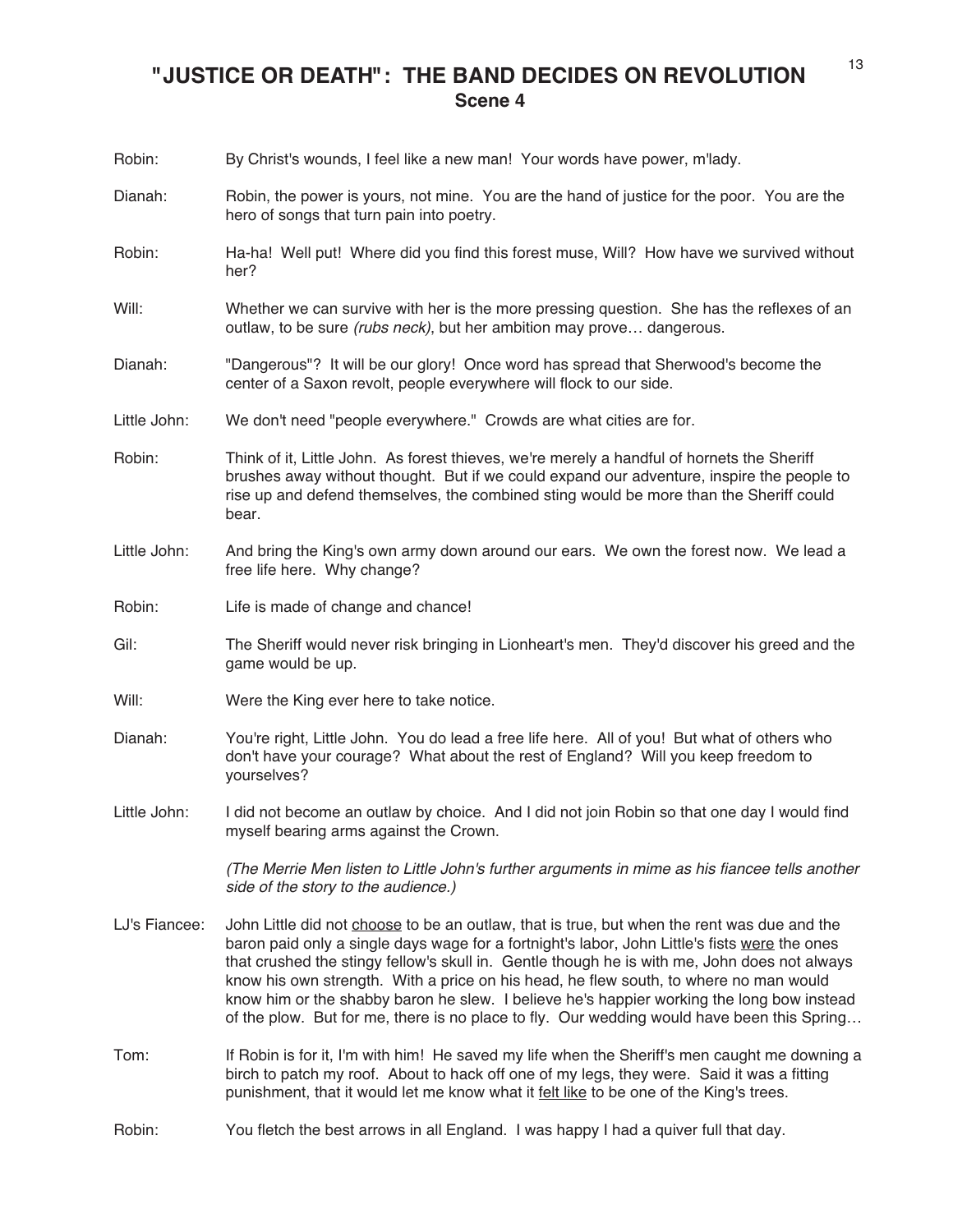Tom: Made quick work of those soldiers! Showed them what it felt like to be one Robin Hood's target stumps!

> (The Merrie Men laugh, making fun of the Sheriff's men in mime, while Mrs. Fletcher tells her side of the story.)

- Tom's Wife: If he hadn't've been caught chopping down the birch tree, he would've been found poaching deer in the King's Forest sooner or later. How else is he supposed to feed his family? Tom's father was a poacher, as was his father. It's in the blood. Tom comes by on the new moon now with spoils from his thievery…more money than he ever made fletching arrows. I never know which visit will be his last. The Sheriff can't be dodged for ever.
- Leo: Tom's right. Robin saved me from loosin' my ear. The Sheriff had it in his hand, ready to slice it off like a crust of bread. You were there, Little John. Remember? The Sheriff was bellerin' away, somethin' like: "A merchant who hears only half a bargain deserves only one ear." And right in the middle you come in swingin' your staff, scattering soldiers like scared pigeons. Remember that?…

(The Merrie Men laugh and carries on as Leo recounts the battle, while his daughter explains parts of the story he has left out.)

- Leo's Daughter: Father was caught selling sugar and spices to Saxons at a lower price than he charged the Normans. Robin helped father escape. But soldiers came later and dragged Mother away. The other children and I hid beneath the empty flour sacks while the Sheriff's men helped themselves to everything not nailed down. We were left with nothing. Father was the finest merchant in Nottinghamshire. And Mother…we're still not sure if she's even alive.
- Gil: Whatever will sting him the hardest, I say we do it! I still have my score to settle with the Sheriff. Accused me of shooting the King's deer, then cut off three fingers so I'd never pull back another bow string. But the hook on this glove will serve me well enough to send a shaft straight to his heart the next time we meet.
- Tom: If he's got a heart.

14

(Gil shows his hook and glove to the Merrie Men as they plan what they'll do to the Sheriff when they catch him, while Gil's wife explains about his life before he was outlawed.)

- Gil's Wife: A smithy he was. And though the hours were long and the smells coated him so strong he could never wash them off, his work was his life. The iron he poured ran through his veins and made him strong. Turning the rock of the earth into something you could use, that's what made him happy. Now all he talks is revenge. The air in Sherwood may be cleaner, but life isn't nearly so sweet.
- Gil: If this thing you want, this "revolution," will mean death to the Sheriff, then it can't come too soon!
- Merrie Men: Ad lib. "Aye!" "I'm with Gil." "Count me in, Robin."
- Gil: What about you, Nathan. You with us?
- Merrie Men: Ad lib.
- Nathan: (He is silent, uncertain.)
- Nathan's Wife: Nathan is not a man who often speaks his mind.
- Tom: Do we count you in?
- Leo: What say you, Nathan?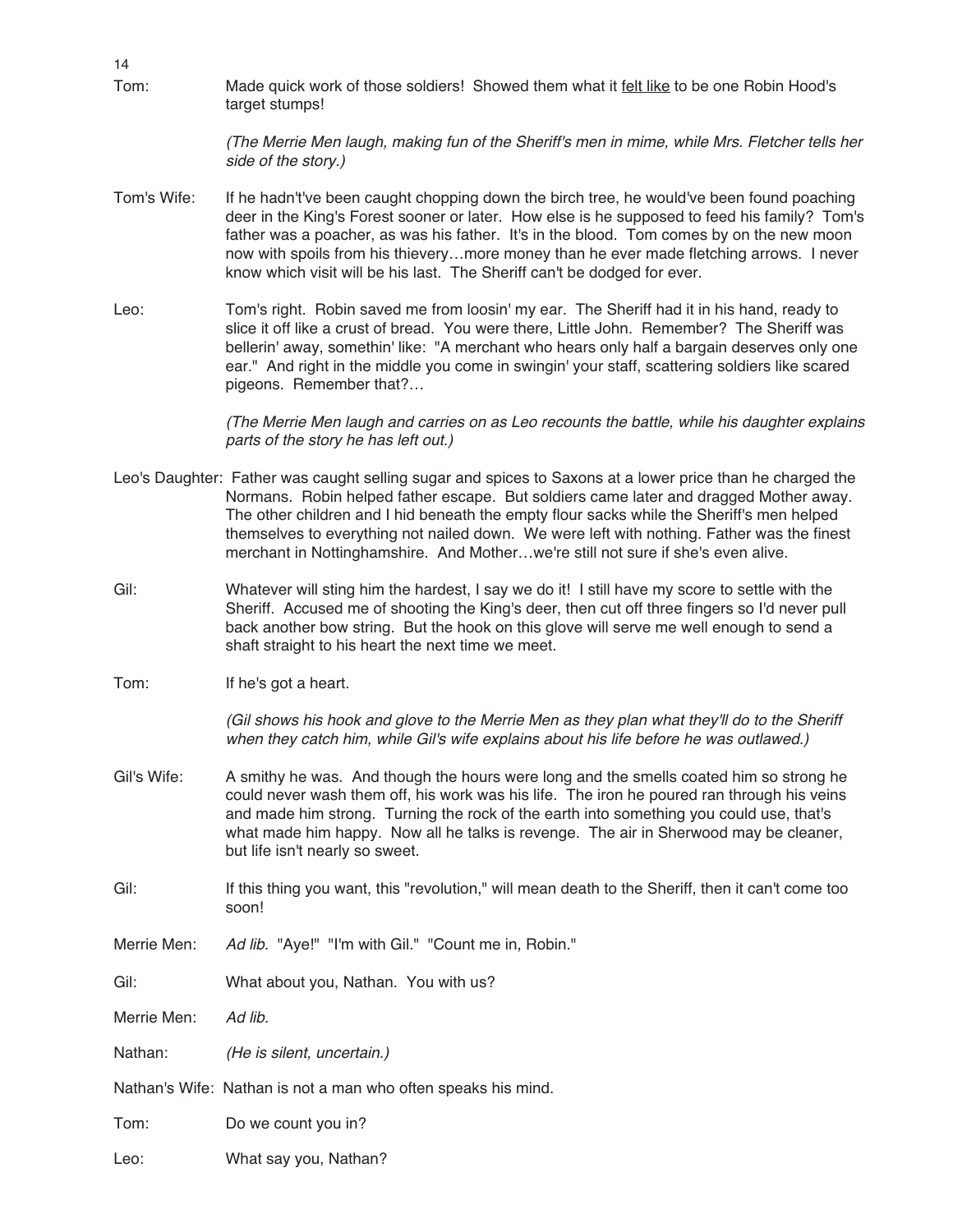| Nathan:     | We give away more in one week than the Sheriff of Nottingham makes in a year. (Merrie<br>Men hoot at this, ad libbing "You got that right.") That, and his own actions, shame him daily.<br>We needn't do more. I listen to Little John's words.                                                      |
|-------------|-------------------------------------------------------------------------------------------------------------------------------------------------------------------------------------------------------------------------------------------------------------------------------------------------------|
| Gil:        | But Nathan, they lashed you in front of your good wife!                                                                                                                                                                                                                                               |
| Leo:        | Beat you till your skin was blackened from the heat of it.                                                                                                                                                                                                                                            |
| Tom:        | And for what? Because you fed acorns to your prize pig, acorns you happened to have<br>gathered from the "King's Forest."                                                                                                                                                                             |
| Nathan:     | It was against the law. I shouldn't have done it.                                                                                                                                                                                                                                                     |
| Merrie Men: | Ad lib. "Against whose law?" "Come on, Nathan."                                                                                                                                                                                                                                                       |
| Leo:        | But they killed her, Nathan.                                                                                                                                                                                                                                                                          |
| Merrie Men: | They killed your pig!                                                                                                                                                                                                                                                                                 |
|             | (As the Merrie Men try to convince Nathan to take revenge against the Sheriff, his wife<br>speaks for him, for herself, and for their child on the way.)                                                                                                                                              |
|             | Nathan's Wife: He didn't want to run. I made him. "Go to Sherwood," I said. "I bet Robin Hood needs a<br>good tanner." I would've joined Robin's band, too, if I had not a child on the way. What kind<br>of world is this to be born into? Nathan treated his pig better than the Sheriff treats us. |
| Merrie Men: | Ad lib. "Come on, Nathan." "Are you with us?" "Let's put down the Sheriff for good!"                                                                                                                                                                                                                  |
| Nathan:     | All this talk of blood-lettingit's what the Normans do to us.                                                                                                                                                                                                                                         |
| Will:       | Oh, don't call us hypocrites, not when we're just getting on a roll!                                                                                                                                                                                                                                  |
| Nathan:     | We won't be any better than they                                                                                                                                                                                                                                                                      |
| Dianah:     | Not until we stop them!                                                                                                                                                                                                                                                                               |
| Gil:        | We stand on the side of Almighty God!                                                                                                                                                                                                                                                                 |
| Nathan:     | I don't know Maybe you're right                                                                                                                                                                                                                                                                       |
| Merrie Men: | Ad lib cheers. Everyone welcomes Nathan into the fold.                                                                                                                                                                                                                                                |
| Much:       | (Busting through the crowd) What about me? Don't I have a say here?                                                                                                                                                                                                                                   |
| Merrie Men: | Ad lib. "Alright, Much." "Let the orphan speak." "Go ahead, boy."                                                                                                                                                                                                                                     |
| Much:       | (to MM) Little John is the strongest man in all England, t(o audience) probably in the whole<br>world.                                                                                                                                                                                                |
| Merrie Men: | Ad lib. "Sure he is." "Aye!" "You're right, there, boy."                                                                                                                                                                                                                                              |
| Much:       | (to LJ) And you would never let anyone hurt me, would younot even the Sheriff.                                                                                                                                                                                                                        |
| Merrie Men: | Ad lib. "He sure wouldn't" "Not one bit." "Not even the Sheriff!"                                                                                                                                                                                                                                     |
| Much:       | (Announcing to everyone) Little John is my championthe best fighter alive. (Pleading to<br>Little John alone) But who champions all the other Saxon children? Who will fight for them<br>when their parents are killed, when their homes are burned?                                                  |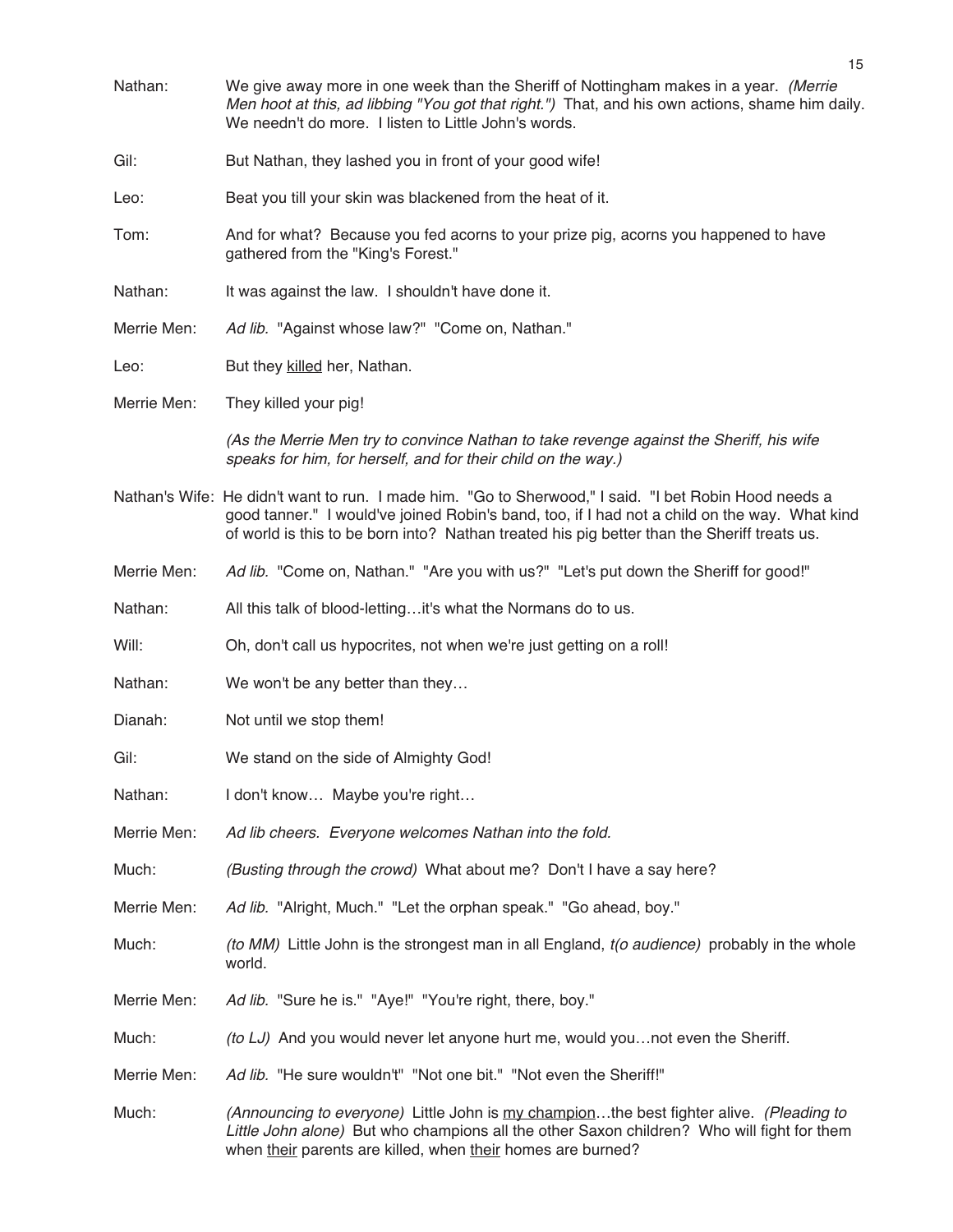(As Much describes his story in mime to the Merrie Men, he is spoken for by the Narrator, Dianah's Mother, and Marion.)

- Narrator: As Much the miller's son recounted the murder of his parents, each man realized why they had to accept Dianah's challenge and do whatever they could to spread the freedom of Sherwood Forest to all of England.
- Mother: He spoke of his father and how he had milled flour from their own grain, without permission. He spoke of his mother, how she had gathered kindling for their cooking fire from the King's Forest, to bake the flour into bread. Finally, he told them of the soldiers breaking down the door to their home, cutting off both his father's hands, tying his mother to the oven grate, and spreading the coals about the house, trapping his parents within. The whole while, the Sheriff had forced the boy to watch, to be a witness of what disobedience means to Saxons. And as the boy recounted the tale, the flames rose higher in his watery eyes.
- Marion (as one of the Women's Chorus, not yet known to the audience as the character "Marion"): Then he spoke of a gentle Norman lady named Marion who found him cold upon the road and took him in, fed and clothed him, and brought him to Sherwood, to unite him with Little John…the small one and the giant…so that neither would be lonely anymore.
- Little John: (Speaking to Much more than Robin) I am with you, Robin. By the love of this boy, I am with you.
- Robin: Then it is decided. We will cling together, man to man. As we pledge our lives to Freedom, so do we swear before a Greater Law: Justice or death.
- Merrie Men: Justice or death.
- Narrator: It comforted the men to think that although they were outside the laws of kings, they were within the Laws of God; that while they could no longer be citizens of England, they could one day hope to be citizens of Paradise.
- Mother: And if by some slim chance they could win this war with the Sheriff, what they could gain would outweigh what they might lose. Dianah gave them purpose; to fight for a future worthy of a free people, to find a better way to live. (Music cue.) After all, if youth cannot believe they can change the world, what's the use of growing up?

(Sing: "Let Freedom In".)

### **LET FREEDOM IN**

(We Can Change the World)

**Dianah**: (to Robin) We can change the world; change it now. Throw away the chains; free us all. Build a better land, dressed in joy, dressed in forest green.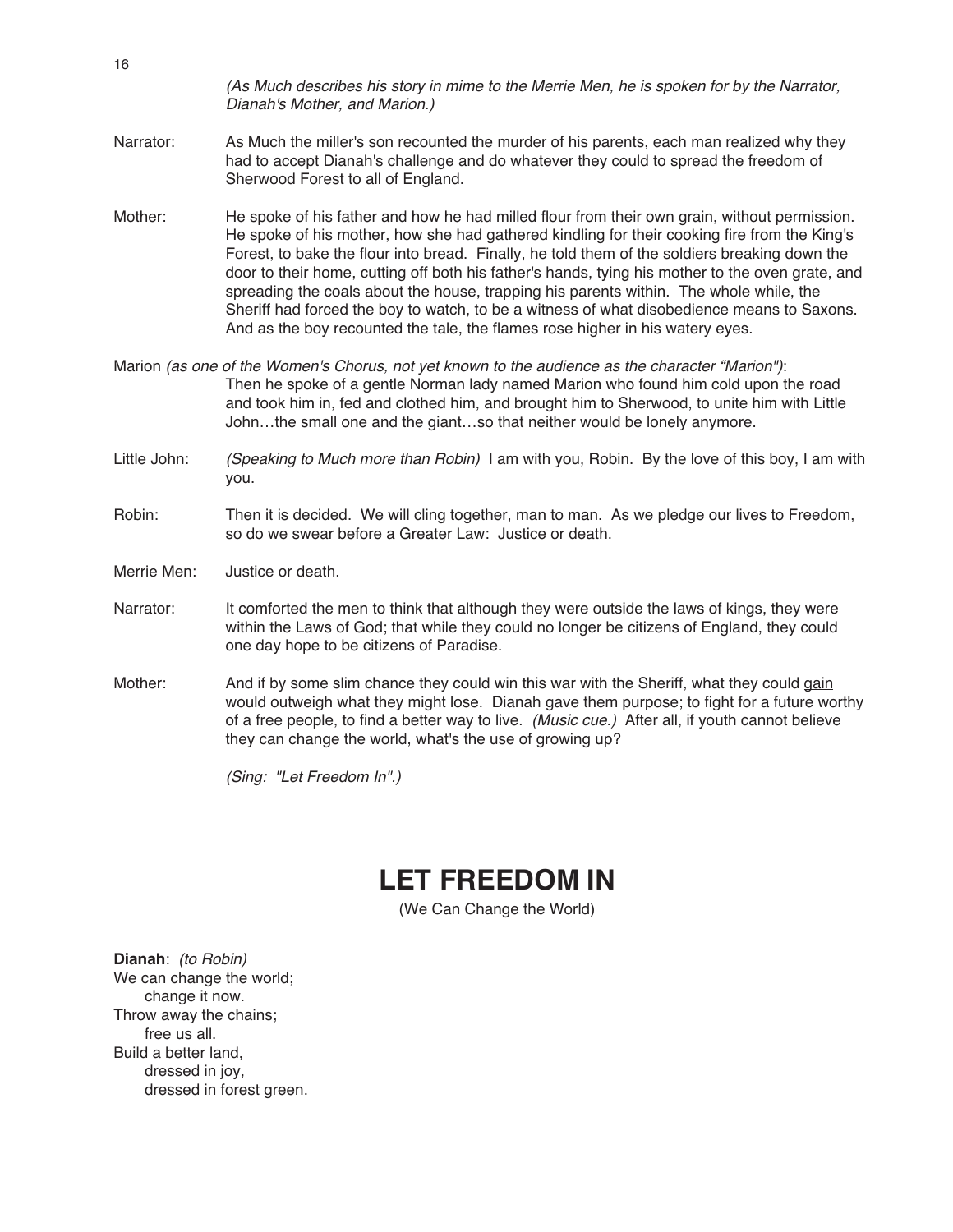(to Little John & Much) We can be their strength, be their flame. Rescue them from hell, from their shame. Show them how to live free of fear, free of tyranny.

(to everyone, especially herself) We can change the world; change it now. Throw away the chains; free us all. Shine her light 'cross the land! We can change the world; change it now. Throw away the chains; free us all. Shine her light 'cross the land!

We can change the world far and wide. Tear down all the walls where tyrants hide. Roll away the stones; gather ev'ryone to our side.

Can you hear it ring! Ring! Ring!

Can you hear it ring!

Can you hear it ring! Hear the call! Hear the call: "Let freedom in!"

We can change the world; change it now. Throw away the chains; free us all. Shine her light 'cross the land! We can change the world; change it now. Throw away the chains; free us all. Shine her light 'cross the land! Let freedom in!

### **Robin**: We can change our lives,

bring them peace, let them rise. Give them back their hope, their will to strive. **add Merrie Men**: We can show them how to begin, that they can win…

Let freedom in!

Let freedom in!

Let freedom shine her light 'cross the land! …Let freedom in!

Let freedom in!

Let freedom shine her light 'cross the land! **Merrie Men**: Freedom. Freedom.

Freedom. Freedom.

Gather ev'ryone to our side. **Robin**: Can you see a world without walls, opened wide? Ev'ryone at peace side by side. **add Merrie Men:** We can show them how to begin, that they can win… Let freedom in!

Let freedom in!

Let freedom shine her light 'cross the land! …Let freedom in!

Let freedom in!

Let freedom shine her light 'cross the land! Let freedom in!

**Women's Chorus**: Let freedom in!

Let freedom in! Let freedom shine her light 'cross the land!

Let freedom in!

Let freedom in! Let freedom shine her light 'cross the land!

Freedom.

Freedom.

We can show them to begin, that they can win…

Let freedom in!

Let freedom in! Let freedom shine her light 'cross the land!

Let freedom in!

Let freedom in! Let freedom shine her light 'cross the land! Let freedom in!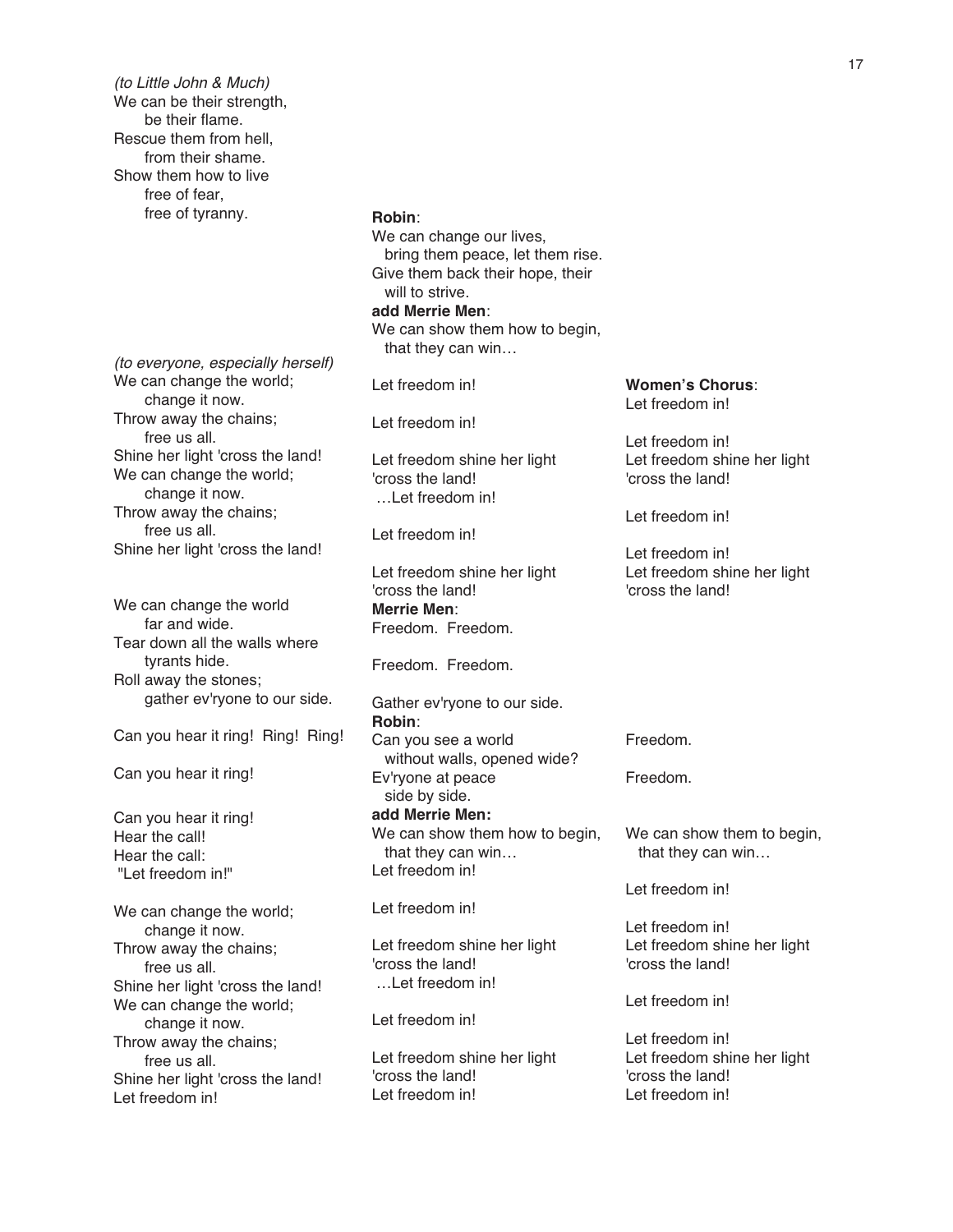### **"OUR NEW ADVENTURE!": Plotting Against the Sheriff Scene 5**

A messenger enters, running directly to Robin. Robin motions for Will Scarlet so that he can confer with him about what is written on the parchment.

Narrator: Word arrived from Lady Marion that the Sheriff was leaving the city with a small posse. It seemed Lord Gisbourne, the Sheriff's despicable uncle, had lost track of his lovely bride-tobe and was making quite a fuss. She was rumored to have last been seen entering…Sherwood Forest.

Robin: This is perfect! Gisbourne's little "bride hunt" will bring the Sheriff right to us!

(Music cue. )

Director's Note: The music is symbolic of the sound of approaching troops. The Merrie Men ad lib. excitement at the prospect of battle, stop to listen as the music begins, then prepare themselves for their first skirmish. Robin's first order upon hearing the clarinet: "Ready yourselves in ambush!"

Narrator: Acting as both bait and snare, Dianah took her place among the outlaws.

Mother: Although what she was about to do would label her a thief and a traitor, she knew her...

Mother and Narrator: …revolution was about to begin.

As Robin's band hides in ambush, the Sheriff's men enter, like <sup>a</sup> pack of buffoons, finally getting in formation. The Sheriff enters through the ranks, sniffing as he comes, trying to smell his way to Robin's encampment. Cunning, hatred, pomposity, and good breeding are all apparent in his demeanor. He is hot on Robin's trail and certain of his own inevitable victory. The stool boy hurries around, placing the stool down for the Sheriff to perch from, getting <sup>a</sup> better view of his surroundings. Gisbourne finally enters, bringing up the rear, struggling as he pulls an overweight priest along (Friar Tuck). Tuck is bound but not hurt. Gisbourne has brought him in order to recite the wedding vows in his expectant marriage to Dianah. The entire scene is humorous , absurd, and, ultimately, quite serious due to the conflicts that drive it.

(Sing: "Hail to the Sheriff".)

## **HAIL TO THE SHERIFF**

#### **Sheriff:**

How I love to hear, "Hail to the Sheriff," "Hail to the Sheriff," in the wood. Soon each man will cheer, "Hail to the Sheriff," "Hail to the Sheriff," in the wood.

### **Soldiers:**

Once we capture and bring all the outlaws, string all the outlaws by the neck.

**Sheriff:** To the Sheriff! **Soldiers:** Once we master and round up the outlaws, ground up the outlaws on our trek.

**Sheriff:** To the Sheriff!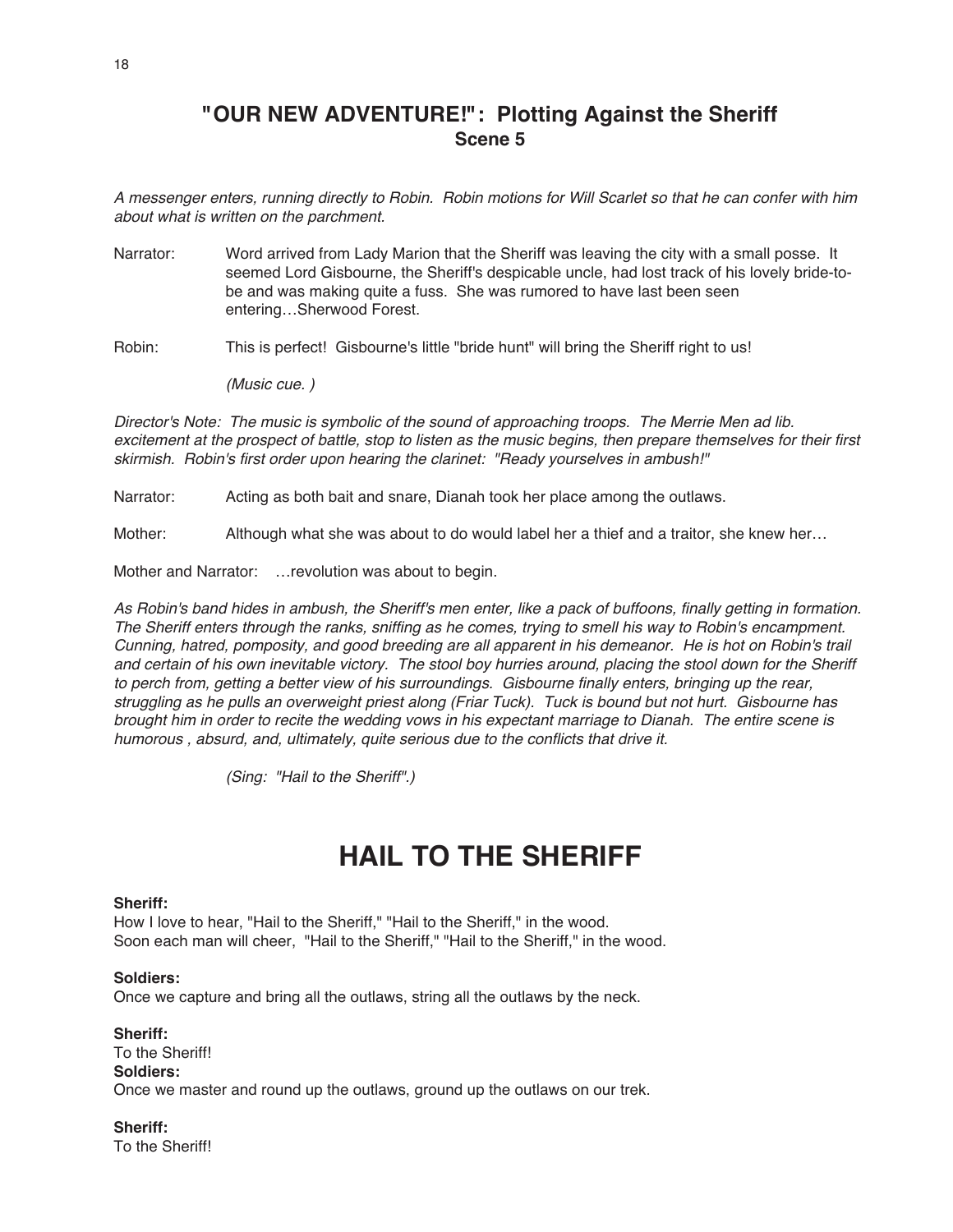#### **Sheriff:**

Then I'll hear it ring, "Hail to the Sheriff," "Hail to the Sheriff," through the wood. Once each Saxon sings, "Hail to the Sheriff," "Hail to the Sheriff," through the wood.

#### **Soldiers:**

Those that give up we'll rope into duty, dope into duty with the troops.

#### **Sheriff:**

To the Sheriff!

#### **Soldiers:**

Those that fight back we'll carve into pieces, fry them in greases for our soup.

#### **Sheriff:**

To the Sheriff?

(Robin' and his men are itching for battle. They sneak out of hiding, positioning themselves to strike, unnoticed by the Sheriff and his soldiers.)

| <b>Soldiers:</b>      | <b>Merrie Men:</b>          |
|-----------------------|-----------------------------|
| Don't ask why,        | Let's just have at them.    |
| why,                  | We can better them;         |
| we fight for him.     | they fight for him.         |
| We might die,         | They are evil men.          |
| die.                  | Kill them where they stand; |
| only to fight for him | only to fight for him       |

(The Merrie Men surround and round up the Soldiers, but neither the Sheriff nor Gisbourne notice. The Soldiers are paralyzed with fear and are unable to cry out. Still confident of victory, the Sheriff sings on…)

#### **Sheriff:**

Moments like this, on the Threshold of bliss, Give me a thrill.

With loyalty strong, What could go wrong? Bring on the kill!

#### **Lord Gisbourne:**

Cool your blood-thirst. My wedding comes first! Show me some respect!

(Gisbourne knocks off the Sheriff's hat in disgust. It is retrieved by an unseen Merrie Man, passed from outlaw to outlaw, and finally given to Much. Much impersonates the Sheriff, to the glee of all.)

#### **Much, the Miller's Son:** (behind the Sheriff's back)

I love to hear, "Hail to the Sheriff," "Hail to the Sheriff," in the wood. Soon each man will jeer, "Hail to the Sheriff," "Hail to the Sheriff," in the wood.

**Merrie Men:** (impersonating the Soldiers) Once we capture and bring all the outlaws, string all the outlaws by the neck.

**Much:** To the Sheriff!

### **Merrie Men:** Once we master and round up the outlaws, ground up the outlaws on our trek.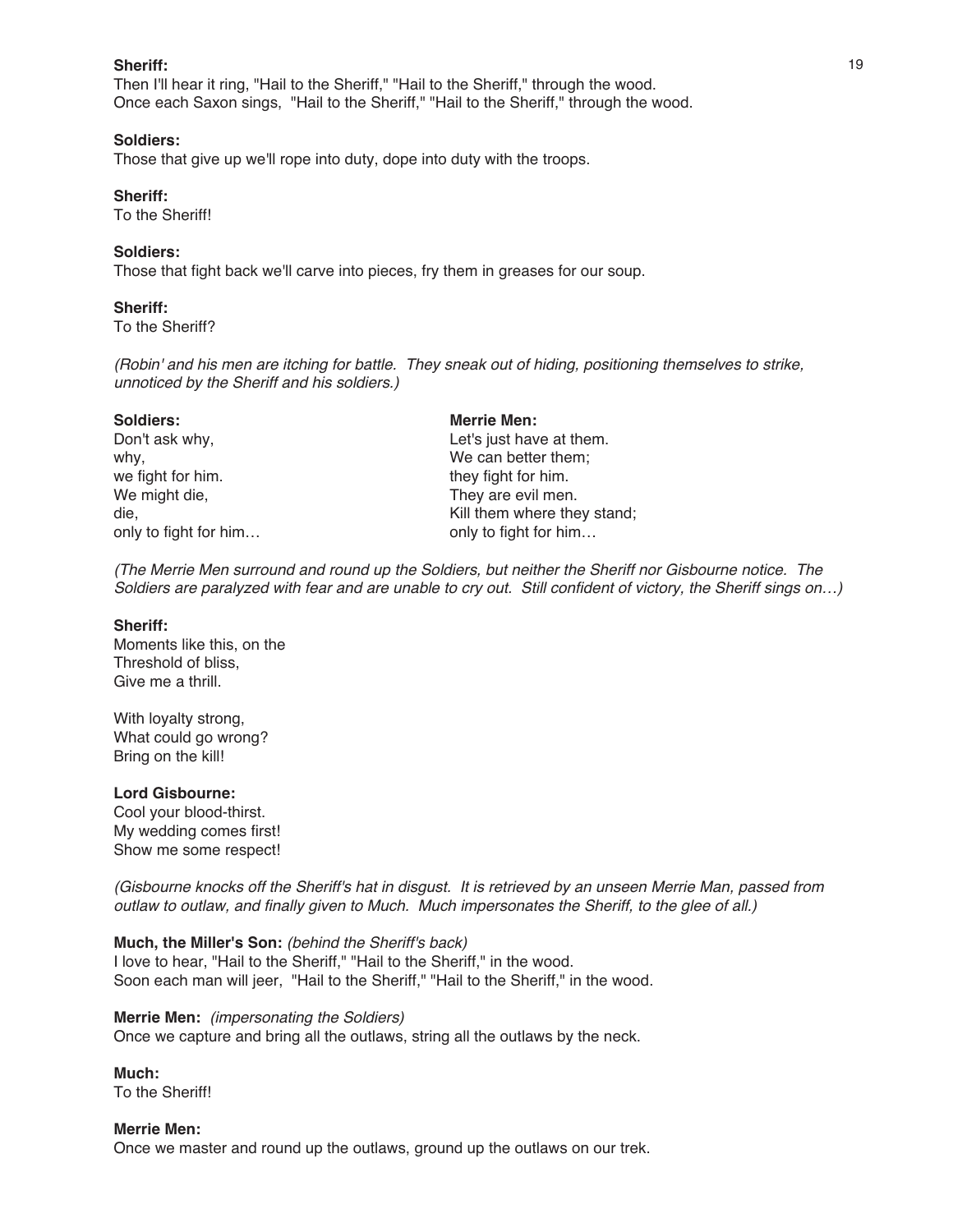#### **Much:**

To the Sheriff!

### **Merrie Men, Much and Soldiers:**

How we'd all love to rail our dear Sheriff, nail our dear Sheriff to the wood. With his back turned, we'd flail our dear Sheriff, mail our dear Sheriff what he deserves!

**All:** To the Sheriff!

### **"MORE BLESSED TO GIVE": The Hospitality of a Free People Scene 6**

(As the Sheriff hails himself on last time, Robin gives him back his hat, bowing. Giving the outlaw <sup>a</sup> double take, he looks around himself for the first time, suddenly realizing his predicament. But he is still the Sheriff, and he quickly composes himself and attempts to seize the upper hand…)

| Sheriff:    | I arrest you in the name of the King and God!                                                                                                                                                                                                                                                                      |
|-------------|--------------------------------------------------------------------------------------------------------------------------------------------------------------------------------------------------------------------------------------------------------------------------------------------------------------------|
| Merrie Men: | Oooo!                                                                                                                                                                                                                                                                                                              |
| Robin:      | "King and God". Pretty impressive. Too bad you have no soldiers to back you up.                                                                                                                                                                                                                                    |
| Sheriff:    | On pain of death, surrender in the name of the King Richard the Lionheart!                                                                                                                                                                                                                                         |
| Robin:      | Why not add Prince John to your list, the scoundrel that backs your sorry band of<br>mercenaries                                                                                                                                                                                                                   |
| Will:       | and takes the lion's share of those taxes you collect.                                                                                                                                                                                                                                                             |
| Sheriff:    | In the name of the King                                                                                                                                                                                                                                                                                            |
| Robin:      | (Suddenly angry) Since when do you speak for the King? If Richard would but return, he<br>would put your whole nasty gang out on the street (and just as suddenly playful) and then<br>you'd be no better off than us Saxons.                                                                                      |
| Merrie Men: | (Hoots and hollers, cheering on Robin's verbal jousts.)                                                                                                                                                                                                                                                            |
| Sheriff:    | Saxon dogs, the lot of you! Guards, seize them!                                                                                                                                                                                                                                                                    |
| Soldiers:   | (No response. They do not wish to go against the outlaws.)                                                                                                                                                                                                                                                         |
| Sheriff:    | Seize them! Seize them! I command it! Why, you're all cowards and sinners!                                                                                                                                                                                                                                         |
| Merrie Men: | (Growing laughter.)                                                                                                                                                                                                                                                                                                |
| Robin:      | Cowards compared to the King and sinners before God. Yes, I suppose that is true enough.<br>But not in the way you mean, dear Sheriff. (Suddenly angry) It is your law that sins, not<br>ours. It is your hand that murders; we seek only to defend (and, again, playful) and have a<br>little fun while doing it. |
| Merrie Men: | ad lib. "Hear, hear!" "You tell him, Rob."                                                                                                                                                                                                                                                                         |
| Sheriff:    | Hold your tongue, parasite!                                                                                                                                                                                                                                                                                        |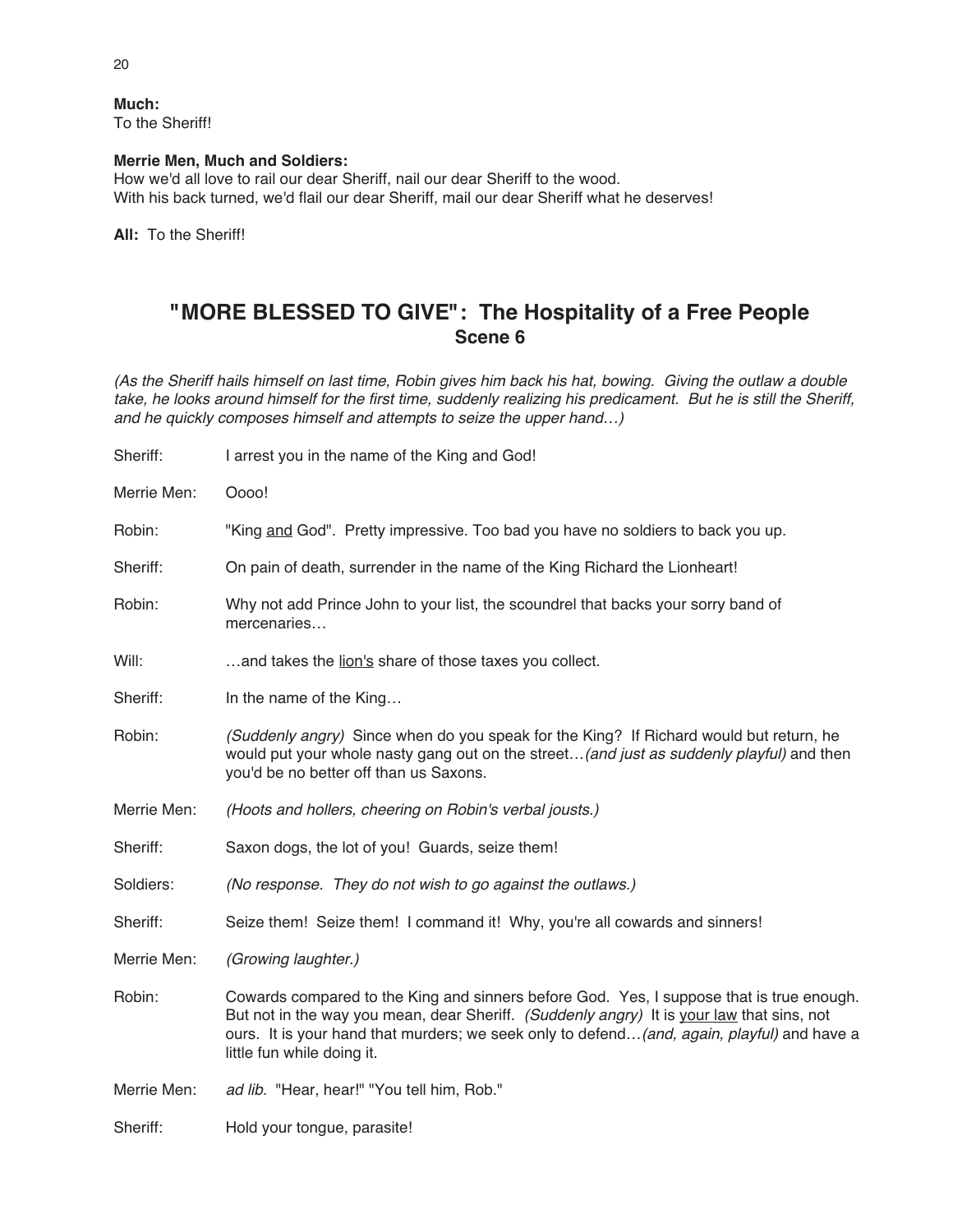Gisbourne: Oh, stop ranting, nephew. What about me! We have a more important matter to attend. (To Robin) You stand in the way of a holy union, a profitable and soon to be fruitful marriage… ordained by me. Will: Let it not be said you were the barren baron. Gisbourne: I demand this blasphemy to end and the ceremony to begin. Where's my bride? Robin: (ad lib to stall for an idea to shield Dianah "Well, now, m' lord. I think...") Dianah: I am here. Merrie Men: (Laughter subsides. A hush gathers.) Gisbourne: Stand at my side, at once! Dianah: No! You may call this disobedience a sin; but is it not a greater sin to masquerade obedience in the name of love, or greed in the name of duty? Will: ("Hmm, good question," he seems to ask himself.) I say we let our tame friar decide. (Drags Tuck to center stage.) If he has the stomach for it, let him wed this cantankerous couple and we shall all celebrate. (Cheers/laughs.) If not, let the bride run them all through! Either way, we party! (Cheers/laughs.) What say you, good friar? Tuck: (Sweating the decision) I have often been wrong in choosing, and the Church has taught me well to admit it. Yet I have not yet learned to not be wrong in the first place. (Laughs.) I am, indeed, a "tame" friar, (gains confidence) tamed by the word of the Lord, but that doesn't mean I can't show my teeth! I became a friar because I love giving penance to sinners. (begins ranting, gloriously) But I know of no sin great enough that it would deserve marriage to a wheezing old flee-bitten pot scum like him. Let's pound them! Merrie Men: (Cheers. Charge toward Soldiers, Sheriff and Gisbourne.) Robin: Wait! We do not kill the travelers we rob unnecessarily. We welcome them to dine with us. We show them how hospitable a truly Free People can be! Tom: Then we search their saddle bags and take half of what we find. Gil: (Showing his hook and glove) For half is what the Saxons pay in tax at every turn. Tuck: It is more blessed to give than to receive. Leo: The price we charge for food is too high, but what better table can be found in this neck of the woods? Will: And what better sport. Much: What better tales to tell your children? (Music cue.)

The table is moved up center and <sup>a</sup> feast is prepared. Everyone is jovial, except the Sheriff. Even Gisbourne is won over to the festivities before the song is done. The Soldiers join in the choreography. And Much, at the beginning of the last chorus, throws coins stolen from the Sheriff's purse into the audience, getting everyone involved.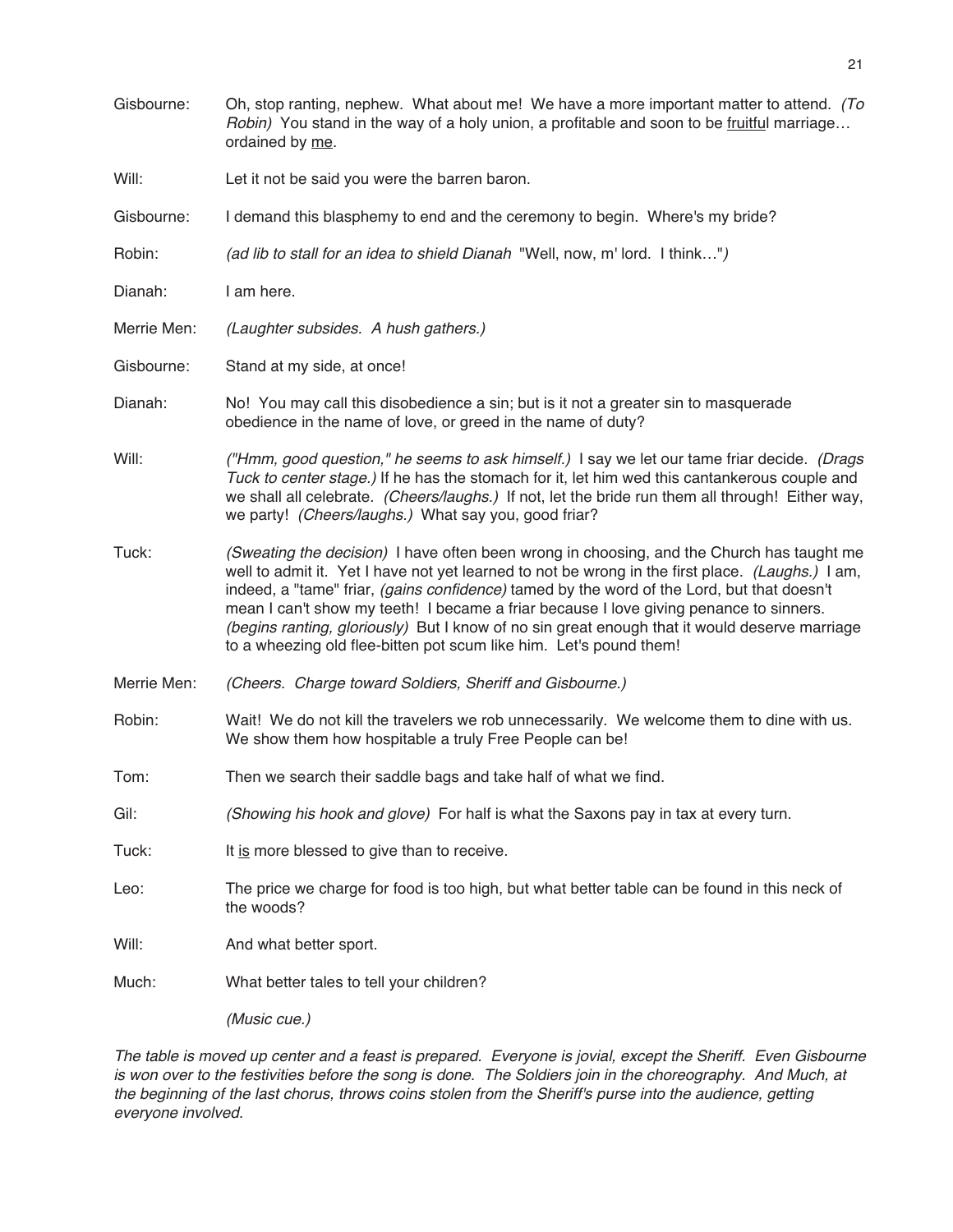22

- Narrator: The merrie band of outlaws treated their guests to a magnificent feast, served on the finest dishes…
- Sheriff: I recognize these plates! These are my dishes! When did you steal my dishes?!
- Narrator: And after they had feasted, the good friar entertained the gathering with a special benediction, as the merrie men took as payment half of everything the Sheriff had.

## **LAY YOUR BURDENS DOWN**

### **Friar Tuck:**

Sometimes in this world, There are troubles you cannot master. When you loose control, Lay your burdens down… at my feet.

Sometimes in this world, Worries build up faster and faster. You may loose control. Lay your burdens down.

#### **Tuck and Merrie Men:**

### **All:**

Ha-lay-loo-ee. Ha-lay-loo-eye. Ha-lay-loo-ee. Hallelujah! Ha-lay-loo-ee. Ha-lay-loo-eye. Ha-lay-loo-ee. Hallelujah!

#### **Friar Tuck:**

Sometimes in this life, You can't bare the weight on your shoulders. Time to struggle free. Lay your burdens down… at my feet.

Sometimes in this life, You start feeling older and older. Set your spirit free! Lay your burdens down.

### **All:**

Come on and lay your heavy burdens down. Give up your life to save your soul. Come on and open up your pocket book. Just let me free you from your gold.

Ha-lay-loo-ee. Ow! Ha-lay-loo-eye. Hoouh! Ha-lay-loo-ee. Hallelujah! Ha-lay-loo-ee. Ow! Ha-lay-loo-eye. Hoouh! **Dianah:** Ha-lay-loo-ee. Hallelujah! Hey! Hey! Hey! Hey! Hey! Hey! Hey!

Come on and lay your heavy burdens down. (Merrie Men begin the process of taking everything Give up your life to save your soul. The Sheriff owns, beginning with his clothes. Much Come on and open up your pocket book. ends up with the purse; the rest of his belongings Just let me free you from your gold. And are divided up among the dancing band and soldiers.)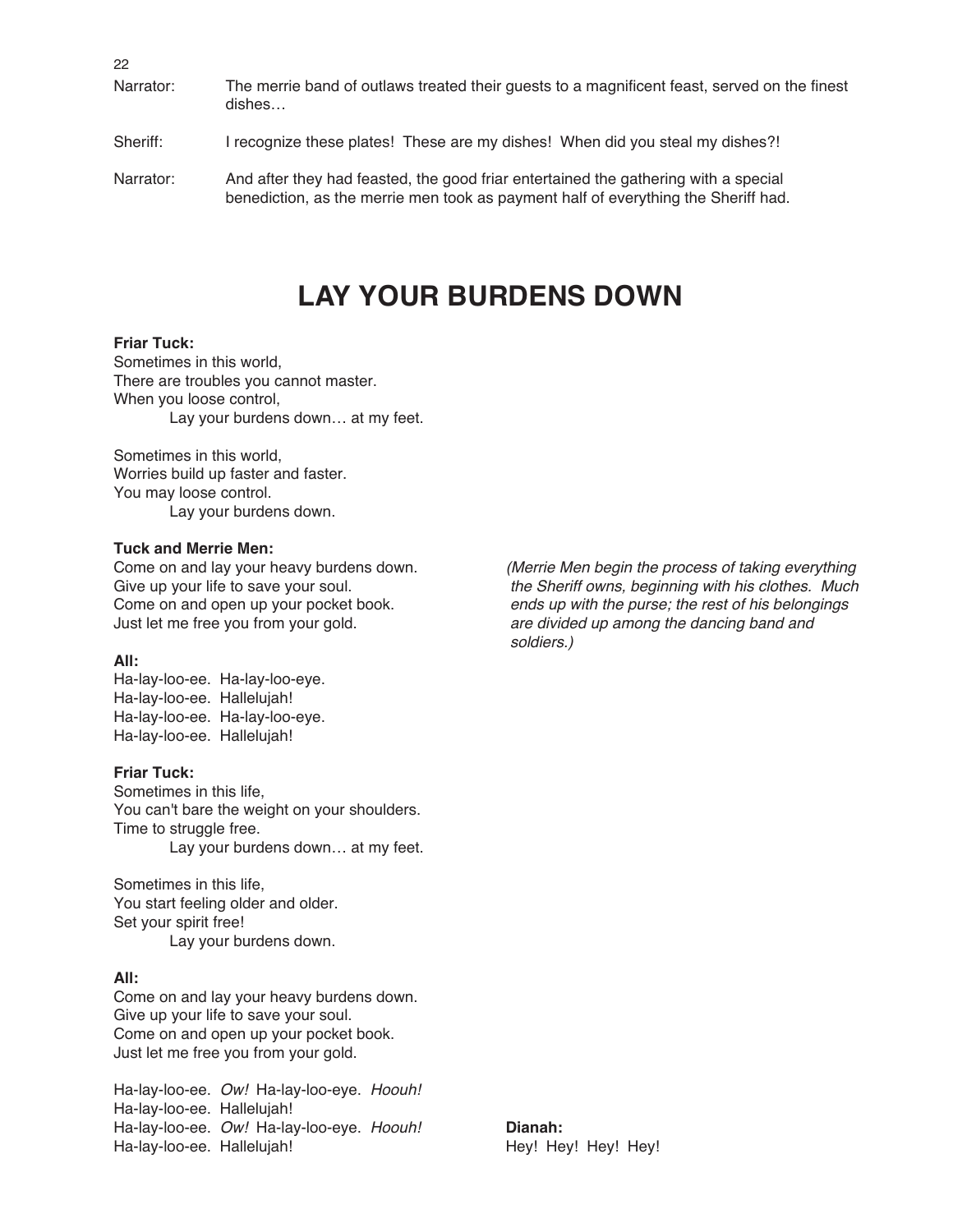(Much throws the Sheriffs coins into the audience.)

Ha-lay-loo-ee. Ow! Ha-lay-loo-eye. Hoouh! Sing hallelujah. Sing hallelujah. Yeah! Ha-lay-loo-ee. Hallelujah! Hey! Hey! Hey! Hey! Hey! Hey! Hey! Ha-lay-loo-ee. Hallelujah!

Come on and lay your heavy burdens down. Come on and lay ʻem at my feet. Give up your life to save your soul. Come on, it's time to save your soul. Come on and open up your pocket book. Come on and open up that purse of yours. Just let me free you from your gold. Just let me set you free. Just let me free you from your gold. Just let me set you free, yeah. Just let me free you from your gold. Just let me set you free!

Ha-lay-loo-ee. Ow! Ha-lay-loo-eye. Hoouh! (Start the Audience clapping.) Ha-lay-loo-ee. Hallelujah! Ha-lay-loo-ee. Ow! Ha-lay-loo-eye. Hoouh! **Dianah:** Ha-lay-loo-ee. Hallelujah! Hey! Hey! Hey! Hey! Hey! Hey! Hey! Ha-lay-loo-ee. Ow! Ha-lay-loo-eye. Hoouh! Sing hallelujah. Sing hallelujah. Yeah!

Ha-lay-loo-ee. Hallelujah! Hey! Hey! Hey! Hey! Ha-lay-loo-ee. Ow! Ha-lay-loo-eye. Hoouh! C'mon, sing it with me. Sing hallelujah! Ha-lay-loo-ee. Hallelujah! Hallelujah! Hallelujah!

Ha-lay-loo-ee. Ow! Ha-lay-loo-eye. Hoouh! C'mon, sing it with me. Sing hallelujah! Yeah!<br>Ha-lay-loo-ee. Halleluiah! Ho! Ho! Ho! Ho! Ho! Ho!

### **"AMNESTY": Striking a Bargain with the Sheriff Scene 7**

- Much: (Much runs around the front of Gisbourne and picks his pocket, then looks inside his purse only to find it empty.) Hey, there's nothing in this one.
- Little John: Then how's he gonna pay for our new friar's song?
- Dianah: He could always pay in blood.

Gil: (To Gisbourne) That's what you'd ask of a Saxon.

Leo: Cut off his ear!

Tom: Flog him, like he did Nathan.

- Tuck: First, let me administer a proper penance. (He takes up a staff.) Fear of the Lord must be impressed upon his scurvy soul.
- Gisbourne: Stop! I'll give you everything! Just don't hurt me!
- Robin: Hold on, lads. It seems our Norman Lord is in the mood to bargain.
- Gisbourne: Anything! My gold! My horses! Take them all! Just don't hurt me!

Robin: We don't need the wealth of an old fool...

Merrie Men: We don't?

Robin: We have wealth enough, already. What we want is greater… Relinquish your hold on this maiden. Set her free, and we will do the same for you.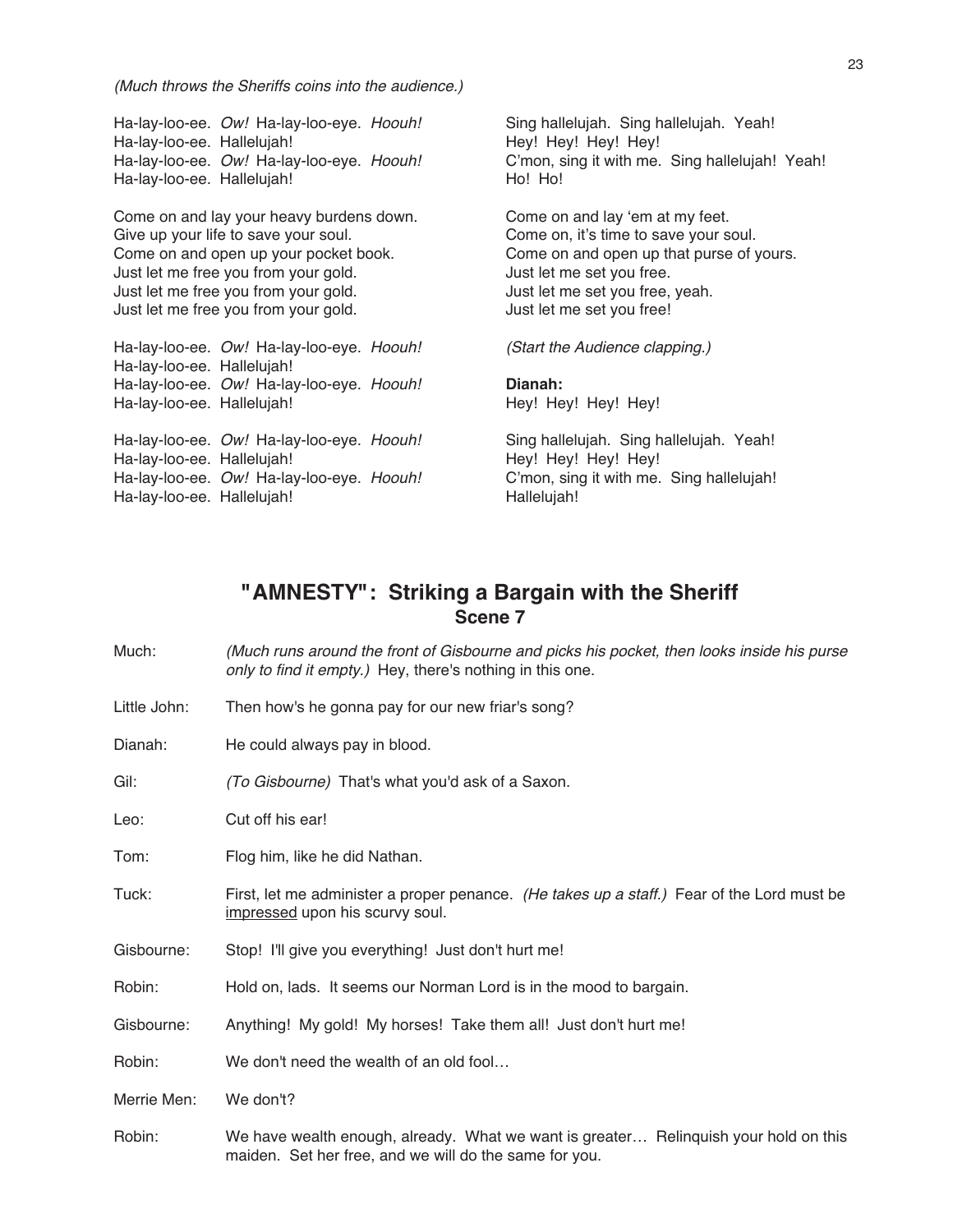| Gisbourne & Merrie Men: | No gold?                                                                                                                                                                              |
|-------------------------|---------------------------------------------------------------------------------------------------------------------------------------------------------------------------------------|
| Robin:                  | Only freedomfor Dianah.                                                                                                                                                               |
| Dianah:                 | (To Gisbourne) My freedom is not his to grant. (To Robin) Robin, think what he is offering<br>us!                                                                                     |
| Robin:                  | Your freedom is his to take awayunder Norman law. And I am asking him to return it to<br>you.                                                                                         |
| Gisbourne:              | (Cutting in between Dianah and Robin before Robin changes his mind) Done! It's a deal.                                                                                                |
|                         | (Ad libs: Gisbourne is ecstatic; Merrie Men are disappointed. "Aw, come on, Robin. Can't<br>we at least knock him around a bit?" Robin ignores them, looking instead to the Sheriff.) |
| Robin:                  | And what about you? What do you have to offer us?                                                                                                                                     |
| Sheriff:                | In return for what?                                                                                                                                                                   |
| Robin:                  | (Draw sword.) In return for your life. Every man here has reason enough to want you dead.<br>What can you offer that will persuade them to spare you? Be quick about it.              |
| Will:                   | You have till the count of all the fingers left on Gil Smith's right hand. Gil?                                                                                                       |
| Gil:                    | One. Two. (Note: Gil only has two fingers on that hand.)                                                                                                                              |
| Will:                   | Time's up. Have at him, boys!                                                                                                                                                         |
| Sheriff:                | (Deliberately and intense, directed into Robin's face.) Amnesty.                                                                                                                      |
|                         | (Merrie Men are dumbstruck. "What?" "Amnesty?" "Huh?")                                                                                                                                |
| Robin:                  | Swear it.                                                                                                                                                                             |
| Sheriff:                | By the KingI swear it. I grant you amnesty. You and your "men." I give you all your<br>precious freedom.                                                                              |
| Robin:                  | (Amused) You dare to swear by the King? The same King you've been stealing from all<br>these years? (Suddenly angry) Swear by the Blessed Virgin. Swear!                              |
| Sheriff:                | I swear by the Holy Mother, our Blessed Virgin.                                                                                                                                       |
| Robin:                  | (Withdrawing his sword) Then liveand let live. (To his men) Let him go. We are all now<br>free to go. He has made his promise. (Robin' is suddenly different, distant, melancholy.)   |
| Merrie Men:             | (ad lib: "Let him go?" "Just like that?" "What, you believe him?" "You can't be serious!"<br>"Now, wait a minute, Robin.")                                                            |
| Robin:                  | He swore by the Blessed Virgin; no man would break such an oath.                                                                                                                      |
|                         |                                                                                                                                                                                       |

Robin walks passed his men, not hearing them. He gathers his meager belongings, preparing to leave. The greenwood had always been his fortress, his sanctuary. Suddenly he feels constrained, as if the forest were now <sup>a</sup> prison. The Narrator speaks over the action.

Narrator: Grateful for his good fortune, Robin began preparations to go into Nottingham and pray at the abbey. He had been there many times before, but always in disguise. Never as a freeman. Now he could kneel before the Holy Mother, unhurried and unafraid.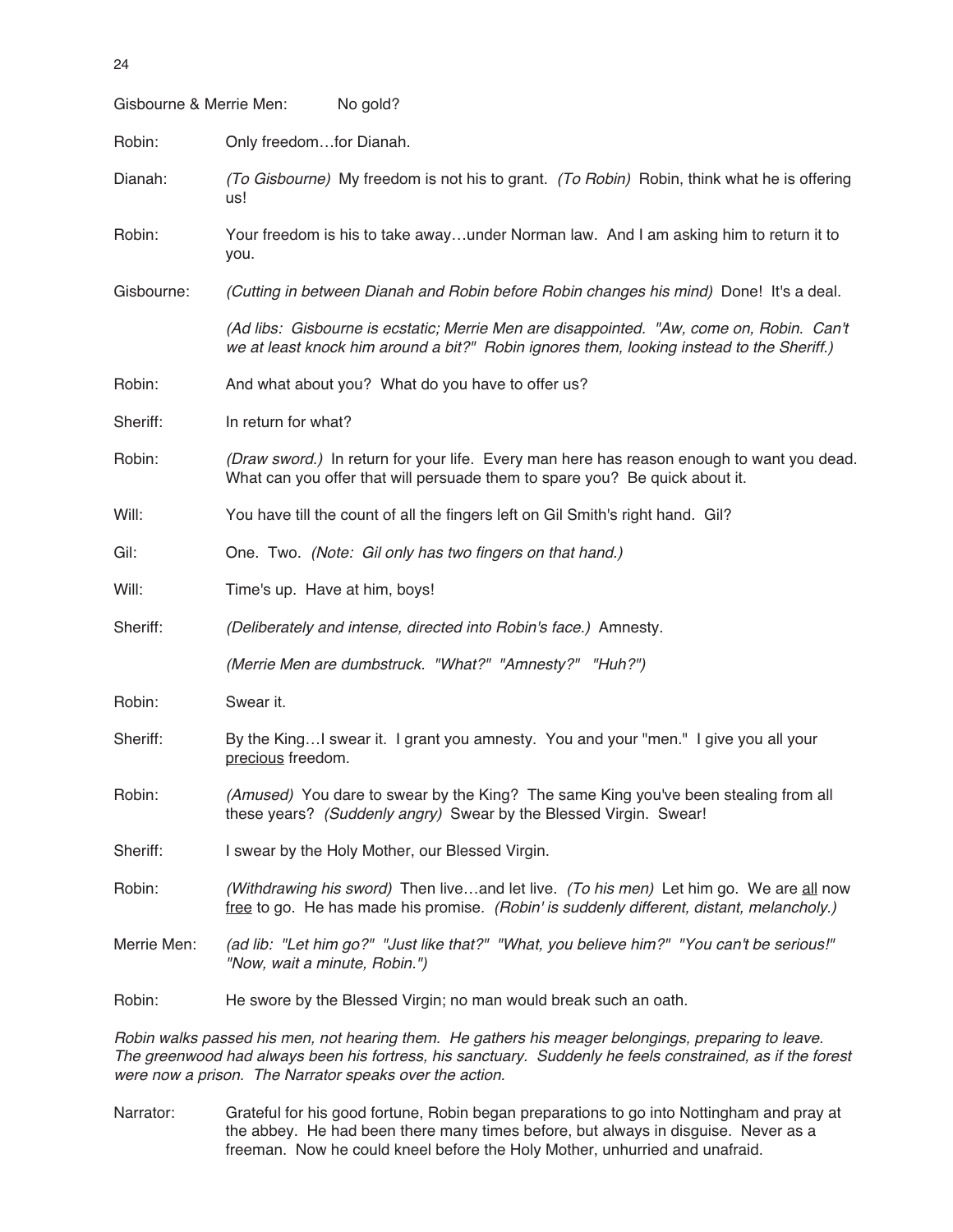- Tuck: But, you don't need to go to an abbey to pray, my son. You already dwell in the forest, the Lord's most gracious cathedral.
- Robin: The Abbey is where the image of Our Lady rests. That is where I go to pray.
- Tuck: What is an abbey but four walls that a bunch of mumbling old men use to hide behind, shutting out real religion as they shut in the wealth they horde. (Tuck becomes more animated). Was this the example they were shown? We should not erect walls; we should tear them down. (Even more animated!) We should not hide; we should sing out! Stay with us and we will sing our thanksgiving together!

(With ever-growing enthusiasm, Tuck leads the Merrie Men in an <sup>a</sup> capella chorus of "Ha-layloo-ee, Ha-lay-loo-eye!" Robin smiles at their joy, shoulders <sup>a</sup> travel bag, and slips away.)

- Dianah: (To Will Scarlett, who does not join in the singing.) Will, you've always guarded against Robin's foolishness. Stop him!
- Will: You misunderstand me, m'lady. Foolishness is at the very heart of manhood. I would never counsel against it.
- Dianah: Then at least go with him?
- Little John: (Incredulously) He does not wish it, m'lady.
- Dianah: Does not wish it? He's going to get himself killed!
- Little John: If he is to be a freeman, he must be granted his wishes.
- Will: (Sarcastically) And the Sheriff did "swear" to his safety.
- Dianah: What good is the oath of a Norman? How can any of you believe it?
- Little John: If the oath is true, it speaks to our greatest hope.
- Dianah: Hope of what?
- Little John: Of peace, m'lady. Of an end to running.
- Will: (Will explains what none of the other men have the ability to verbalize...) What outlaws do above all else is run. "Run, before the soldiers arrive!" "Run, before the Sheriff sees you!" Maybe this will mean an end to the running. We must at least let Robin give it a chance.
- Dianah: If Robin were to die, we'll never stop running! We'll never own our own lands; our own lives! We must protect him!
- Will: "Protect him." I've known too much "protection." I'm sick of it. Do you have any idea why I joined Robin's band? …a young Norman lord, protected from poverty, protected from prejudice, protected from everything but his own self-indulgence. I "owned" land, I "owned" my life, and a hundred other lives, too. But owning things didn't make me free, it tied me to them. My freedom is flight...for the recklessness of it. That's why I came here, to cast off my title, let it all go. I don't run because I have to. I do what I want. But it's different for the others. And if they finally have the chance to stop running, then let them be. Robin never told me what to do. I won't try to tell him.
- Dianah: You don't care about Robin. You don't care about anything. You've never stopped running because you've nothing worth stopping for. But the rest of us have found something we don't want to lose. (Turn to the rest of the Merrie Men.) I'm not about to fall for Norman lies. With every step he takes, the danger to Robin grows. He should not go alone. (She exits.)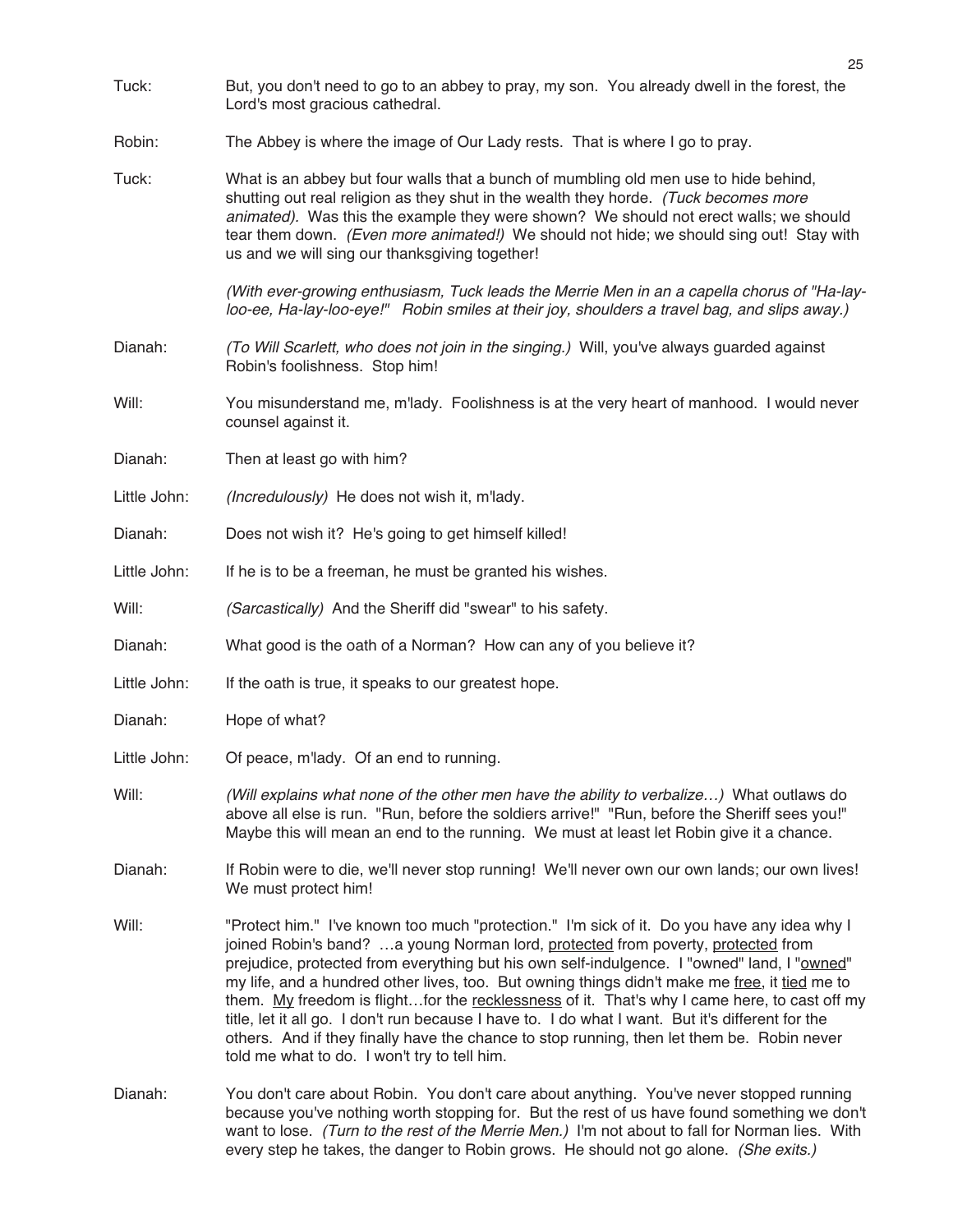Narrator: And so she followed Robin beyond the safety of Sherwood, hoping to keep her cherished rebellion alive.

Merrie Men exit, most clustered about Tuck, still light-hearted. Will and Little John and Much are pensive, thoughtful. The Women's Chorus transform the scene into the Abbey, becoming Sisters of Mercy and other attendants. The table becomes an altar. Tablecloth, candles and, perhaps, <sup>a</sup> cross, are placed. Several ragged poor come to the Abbeys back door to receive food. Marion is there, helping. Dianah follows Robin, not wanting to be seen by him, miming what the Narrator and Mother narrate.

### **"TRINITY": In the Abbey Scene 8**

Mother: She watched Robin boldly enter the abbey, but decided to stay outside, hidden among the shadows… No one would know he was there, not yet anyway. If she could keep the Sheriff's men out long enough, she could buy Robin enough time to escape…if it came to that.

Marion enters the sanctuary area, after tending to the poor outside.

| Narrator: | What she didn't know was that Robin often came to the abbey at this very hour. It was when<br>Marion worked as a Sister of Charity, distributing food to the poor, food that Robin's band<br>provided. What none of them knew was that Marion had been followed as well, by one of the<br>Sheriff's spies; and that even as she and Robin celebrated their new found freedom together,<br>the Sheriff's noose was tightening about them. |
|-----------|------------------------------------------------------------------------------------------------------------------------------------------------------------------------------------------------------------------------------------------------------------------------------------------------------------------------------------------------------------------------------------------------------------------------------------------|
| Marion:   | Robin! Where is your disguise?                                                                                                                                                                                                                                                                                                                                                                                                           |
| Robin:    | Marion! The Sheriff has granted amnesty                                                                                                                                                                                                                                                                                                                                                                                                  |
| Marion:   | It is dangerous for you here. The abbey walls have ears; and the Abbot is very close to<br>Prince John and the Sheriff.                                                                                                                                                                                                                                                                                                                  |
| Robin:    | He swore by the Blessed Mother; She will protect me.                                                                                                                                                                                                                                                                                                                                                                                     |
| Marion:   | You have always outwitted the Sheriff, but this is too careless.                                                                                                                                                                                                                                                                                                                                                                         |
| Robin:    | "Outwitted the Sheriff." Is it so clever to be a thief?                                                                                                                                                                                                                                                                                                                                                                                  |
| Marion:   | You are not a thief. You are all these people have. Return to Sherwood and keep you safe.<br>Too many depend on you.                                                                                                                                                                                                                                                                                                                     |
| Robin:    | These people are hungry for more than food, m'lady. They're tired of waiting for good King<br>Richard to return to England to put things right. And what good is my being safe if I am not<br>free to leave Sherwood?                                                                                                                                                                                                                    |
| Marion:   | (Hurried and exasperated) I must go and help the others or someone may become<br>suspicious.  I'll be back. (She hurries back to where the poor are lined up and the<br>Women's Chorus is giving them food, cloth and comfort; but she is worried at Robin's words<br>and change of attitude, and her thoughts stay with him.)                                                                                                           |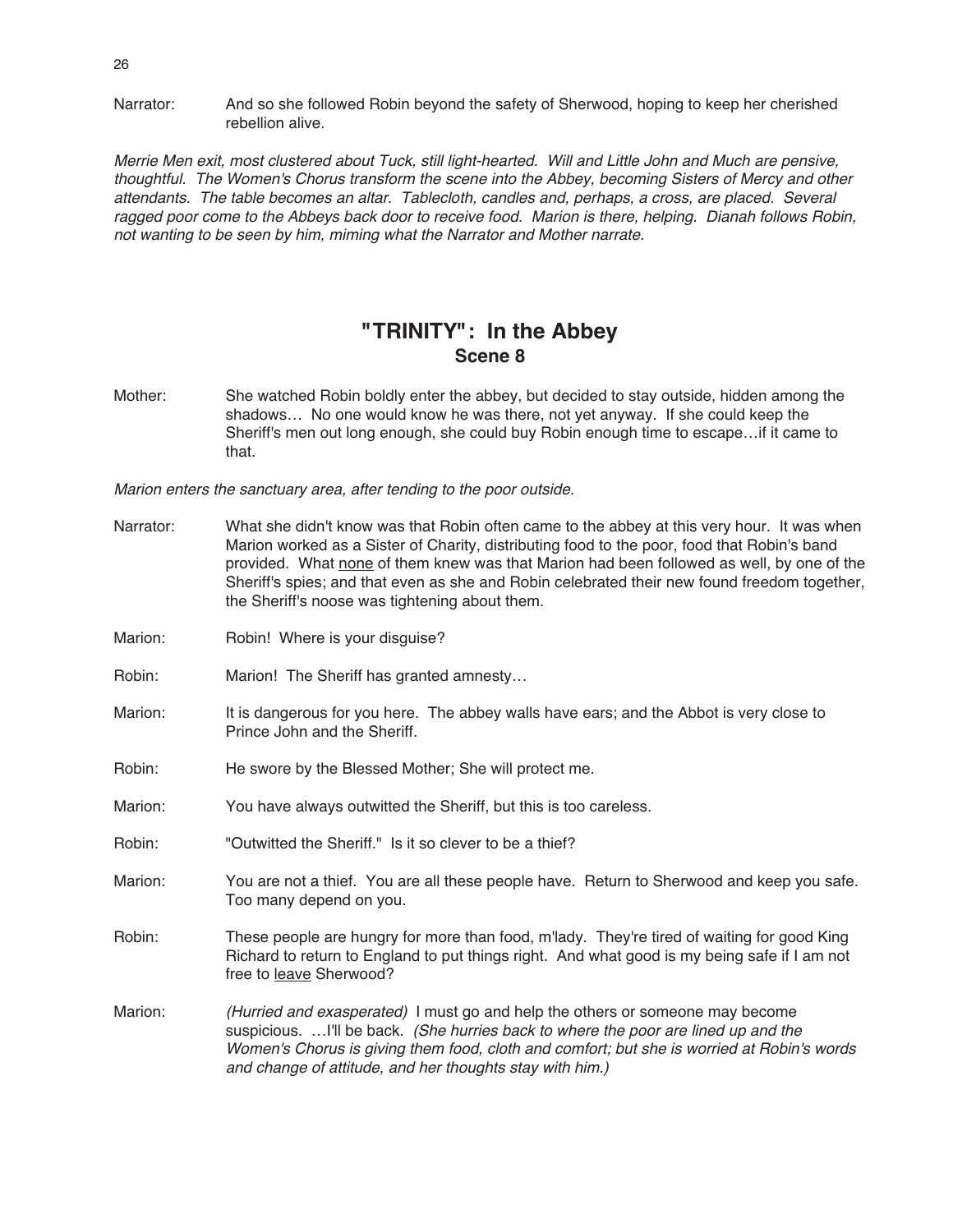## **SWEET LIBERTY**

(Robin sings at the altar, in prayer. Marion sings looking back toward Robin from outside the sanctuary.)

### **Robin**:

See her great light Parting the night: My only queen - Sweet Liberty.

Through dark's red glare, Sure of her deeds, A face so fair - Sweet Liberty.

### **Marion and Robin**:

Why do men go to die, Risk health, risk home, risk life, Willingly sacrifice - Just to be free…

#### **Robin**:

Remember them When peace we find; Resing their songs of Sweet Liberty.

### **Marion and Robin**:

Children alone are we, Searching for dignity, Wanting so to be free - Dreaming our dreams.

### **Robin**:

Will it be found A life of our own? Dreaming our dreams of Sweet Liberty.

### **"HIS MEMORY WILL CHANGE THE WAY WE LIVE": The Death of Much Scene 9**

Soldiers burst into the abbey and surround Robin, who has no weapon on him with which to resist; he lets himself be bound, and is filled with anger and indignation. Marion is horrified, as are the others. Marion runs to speak with the Soldiers and is seen by Dianah. Robin is taken away. Marion is in shock. Some of the leftover Soldiers lead her in the opposite direction.

- Narrator: The soldiers had been let in through the Abbot's private entrance…unseen by the watchful eyes at the front gate.
- Mother: All Dianah saw was Lady Marion, leaving the abbey with the Sheriff's men. A moment later, Robin appeared, under guard and in chains. Had Marion betrayed Robin to her follow Normans? To Dianah, such a betrayal made perfect sense.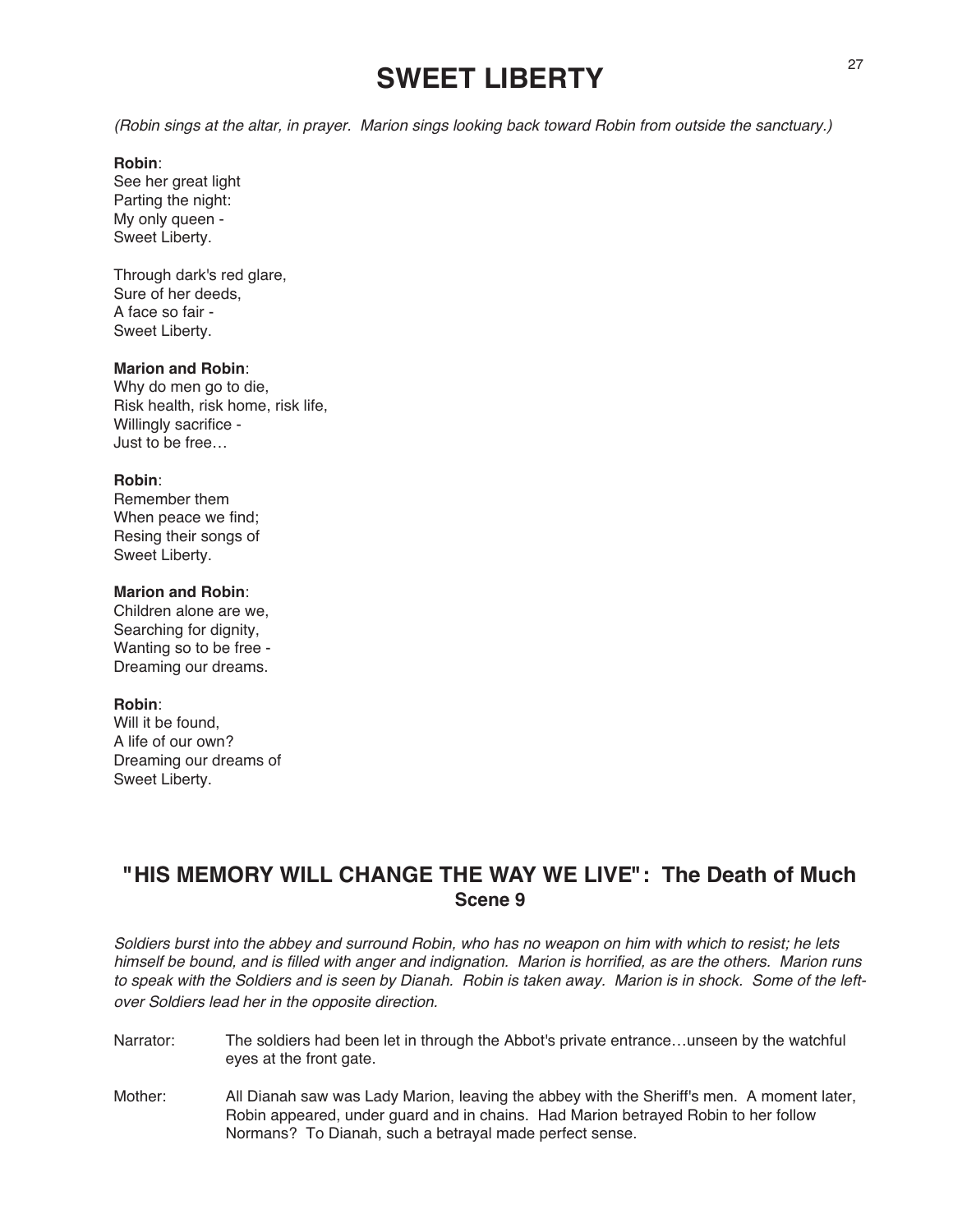Dianah hurries back toward camp as one side of the stage now represents the edge of the greenwood. The other side represents the prison, where Robin will be brought and locked up. Dianah begins her description of what happened as the Narrator speaks. Everyone mimes their reaction until the dialogue resumes.

Narrator: But her story made no sense to the forest outlaws. Marion was the one who provided them things they would never be able to purchase themselves in the open street markets of Nottingham. She gave away a constant stream of wealth to the poor and needy. And she passed on vital information only she could gather…all at great risk. She may have been a Norman, but her love for Robin and her devotion to the band was the heart of Sherwood. She would never betray them. Little John: You last saw Marion under the "escort" of the Sheriff's soldiers? That does not bode well. Perhaps she needs our aid. Dianah: What about Robin? He was the one in chains… Little John: …and taken to the Sheriff's dungeon, no doubt. What can we do against walls of stone? But Marion can send word to the King. Nathan: She's his cousin! Dianah: She's a traitor! We have to free Robin! Tear down the walls if we have to. Raise an army! Will: The people will offer their prayers; not their lives. It's much safer that way. Dianah: Safe lives or free lives; the people have to choose! Little John: Will is right. If we want to rescue Robin, we do it ourselves. And not by storming the castle. We have to outwit them… Nathan: I've no more stomach for fighting. Our best hope is the King. I'm going to Marion and make sure she can get word to him. Little John: Will you take the boy with you? I'm afraid (the coming days may bring too many dangers.) Much: (Shrugging off Little John's hand...) And miss a good fight? Heck, no! Besides, I'm the only one that can wiggle through the prison bars. You're gonna need me, I just know it! Merrie Men: (Laugh and ad lib, saying "good luck" to Nathan as he exits and "you're a courageous boy" to Much for his speech. Then they set about implementing their rescue plan.) Narrator: Much was disguised as a page, and after slipping through a narrow window, had access to nearly every passageway in the castle. (As Much winds his way through <sup>a</sup> mimed maze of dungeon walkways, the Stool Boy enters from the opposite side, not looking where he is going. The two boys eventual collide, begin to fight with each other, and eventually fall into talking, becoming partners in espionage.) But it was pure chance that saved him from getting hopelessly lost. While dashing from doorway to doorway, he knocked into the Sheriff's young Stool Boy, an orphan like himself, and a secret fan of Robin Hood. As boys are want to do, they began to talk, and then to brag, and what should have been no one's business became the subject of proud boasts. That's how the Stool Boy blurted out the exact location of Robin's cell and Much let on that the whole Sherwood gang was outside, waiting to rescue him. With the Stool Boy's help, the outlaws made their way to the

Guards enter, ready to relieve those already there. They are confused when they confront Dianah instead of fellow guards. The following exchanges occur as an overlapping series of ad libs.

dungeon. But here their luck ran out.

Dianah: (Gasp!)

28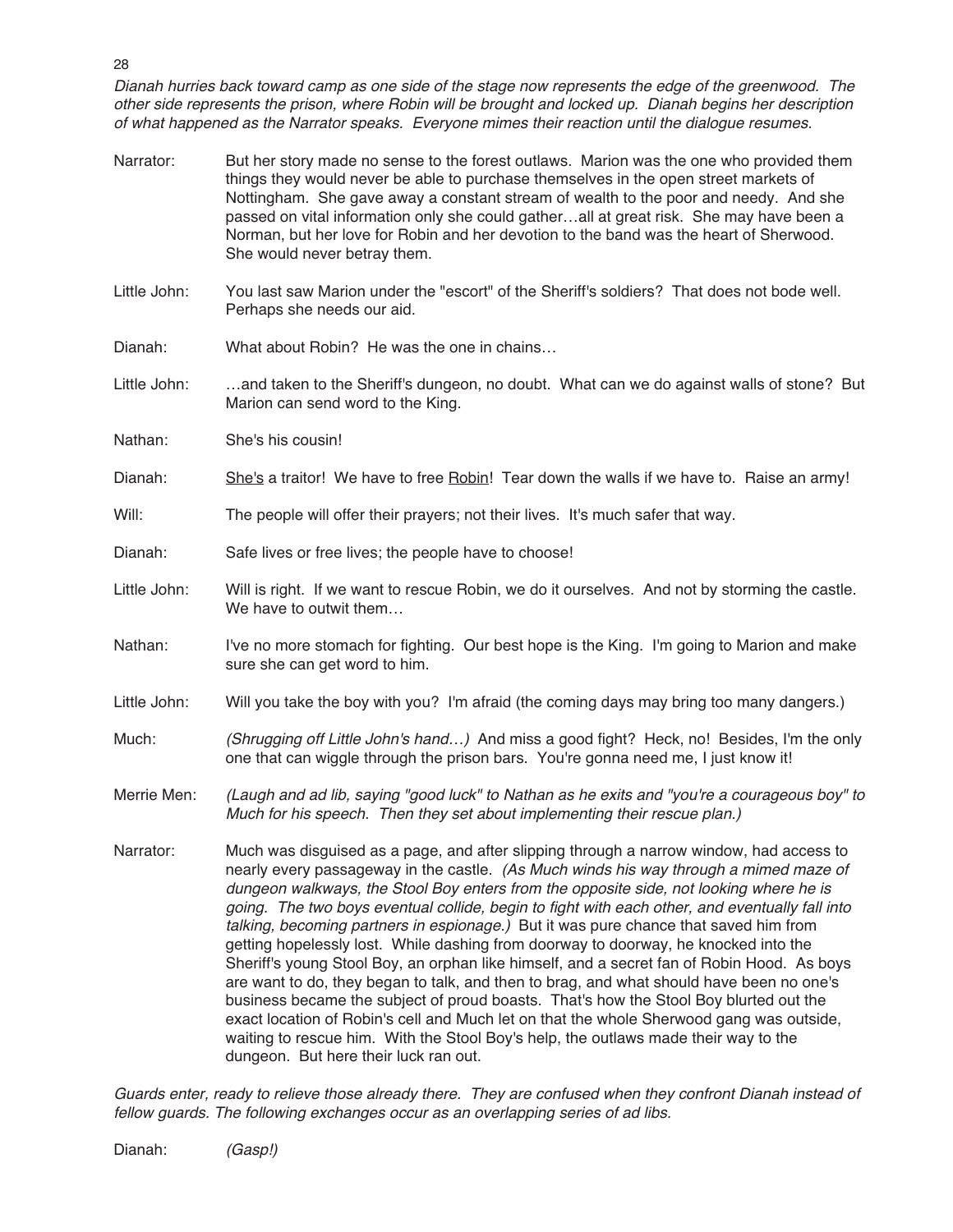| Guard:       | (To Dianah) Who are you? What you doin' here?                                                                                                                                                                                                                 |
|--------------|---------------------------------------------------------------------------------------------------------------------------------------------------------------------------------------------------------------------------------------------------------------|
| Dianah:      | (Dianah snatches the guard's keys.)                                                                                                                                                                                                                           |
| Stool Boy:   | (Afraid of getting caught helping the enemy, yells to the guards) Robin Hood's escaping! Do<br>something!                                                                                                                                                     |
| Dianah:      | (Guard slices Dianah's shoulder, she screams, turns, and throws the keys to Will.) Will, the<br>keys! (After Little John and others engage the soldiers, Tom comforts Dianah, helping her<br>upstage and away, wrapping cloth as a bandage around her wound.) |
| Much:        | (To the Stool Boy) Quiet, you stool pigeon! (The two boys begin fighting.)                                                                                                                                                                                    |
| Guard:       | (Calling off stage) Guard! Help!                                                                                                                                                                                                                              |
| Little John: | (Grabbing the soldier who sliced Dianah, L.J. hits him.) Knifing a lady like that! (Hit) It's<br>enough to (Hit) get me (Hit) really angry! (Hit) (Hit)                                                                                                       |
|              | (Reinforcements arrive and a battle ensues.)                                                                                                                                                                                                                  |
| Tuck:        | (After clobbering a soldier) Nothing like a good wallop to refresh the spirit! (Guard staggers<br>and falls.)                                                                                                                                                 |
| Will:        | (After getting Robin free, goes to Dianah) Dianah, can you stand? (To everyone) Follow<br>me. I know another way outThis way! (The Sheriff & Guards suddenly block his path.<br>Narrator says line, if included.) No, that way!                               |
| [Narrator:   | But there was no way out. All the gateways had been blocked.] (Note: Use this line only if<br>necessary for proper timing with the staging.)                                                                                                                  |

Just as the Merrie Men seem to have successfully escaped, the Sheriff's Soldiers appear, blocking their way.

Sheriff: Hold where you stand! (Suddenly amused) And I thought I would have to chase about that nasty forest, plucking you up one by one. Yes, this is much more…tidy. …Kill them all.

The Sheriff presents his sword for the Sergeant to take. The Sergeant moves to kill Little John first, but Much yells <sup>a</sup> warning, runs and jumps into the Sergeant's arms.

Much: Little John! Look out!

- Dianah: (To the Sheriff) If we are to die, then we will take you with us! (She grabs a guards lance and charges the Sheriff.)
- Little John: Watch out, Dianah! No!

The Sheriff turns just in time to deflect Dianah into the soldier holding Much. Dianah accidentally stabs the boy. Much gasps in agony and falls back into Little John's arms. Much is dead.

Little John: Child! (He shakes the boy, trying to awaken him) Child! (To himself) He's been killed! (To the world) He's been killed! Cha-ah-ah-ah-ild!

Marion: (Enters from upstage with Nathan behind her, fear and confusion on her face) Wait! Wait! Put down your arms! I have word from the King! (She holds a scroll for all to see, hoping she has saved the day.) Richard's returned. He's… (She sees Much and stops, stunned. The Sheriff snatches the scroll she carries and reads it pensively, planning his escape.) Much. My little Much. What has happened?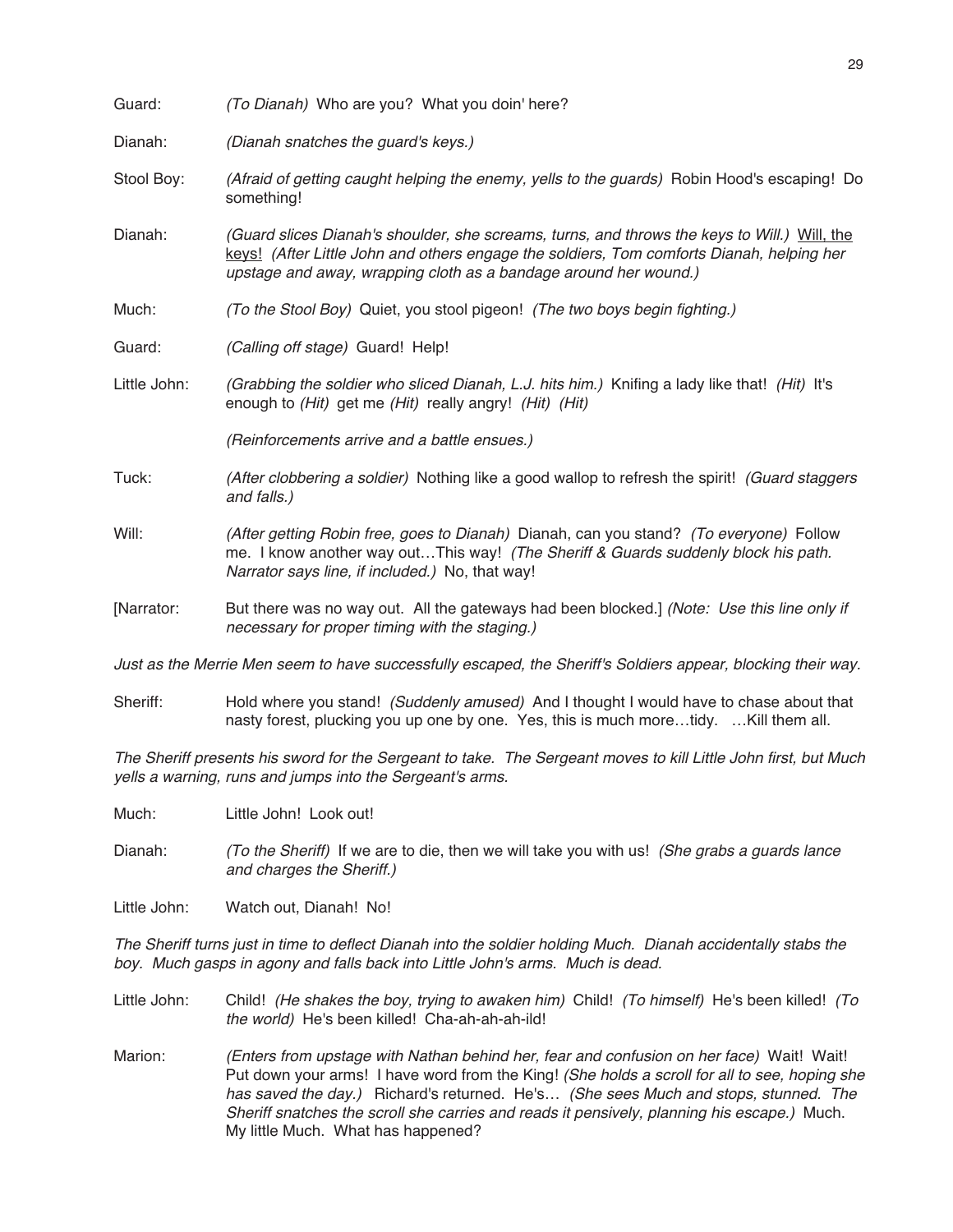Tom: He's…dead, m'lady.

Marion: No! No! Why couldn't you have waited! (Music cue.) (Quieter) …Just a few more moments... (crying to herself) Why couldn't you have waited?

In the confusion, the Sheriff chooses <sup>a</sup> few Soldiers and escapes, realizing the King Richard will not be far behind.

(Sing "One Less Child".)

During the first verse of "One Less Child", everyone is still stunned. Little John has laid the boy on the floor, Marion and others have knelt by him, or stood over to see. Others stand where they are, uncertain and sad. During the Mother's solo in the middle of the song, Much is raised up and placed on the table/altar, as the Merrie Men gather around.

## **One Less Child**

#### **NARRATOR**:

One more life gone. One more wrong. One more lesson learned, too hard won.

One more mem'ry, One less boy. One more soul set free, one less joy.

One more sorrow, One more woe. One less healing smile, One less child.

**MOTHER**:

One more mem'ry, One less boy. One more soul set free… oh.

One more sorrow, One more woe. One less healing smile, One less child.

One day, this will happen no more… When life grows all men will see and adore. I hope one day, when we grow beyond war, One child will remain to restore.

### **ROBIN**:

One less life to love. One less heart to know. One less spark. One less smile. One less child.

One more life gone. One more wrong. One more lesson learned, too hard won.

One more mem'ry, One less boy. One more soul set free, one less joy.

One more sorrow, One more woe. One less healing smile, One less child.

One more mem'ry, One less boy. One more soul set free… oh.

One more sorrow, One more woe. One less healing smile, One less child.

One less life to love. One less heart to know. One less spark. One less smile. One less child

30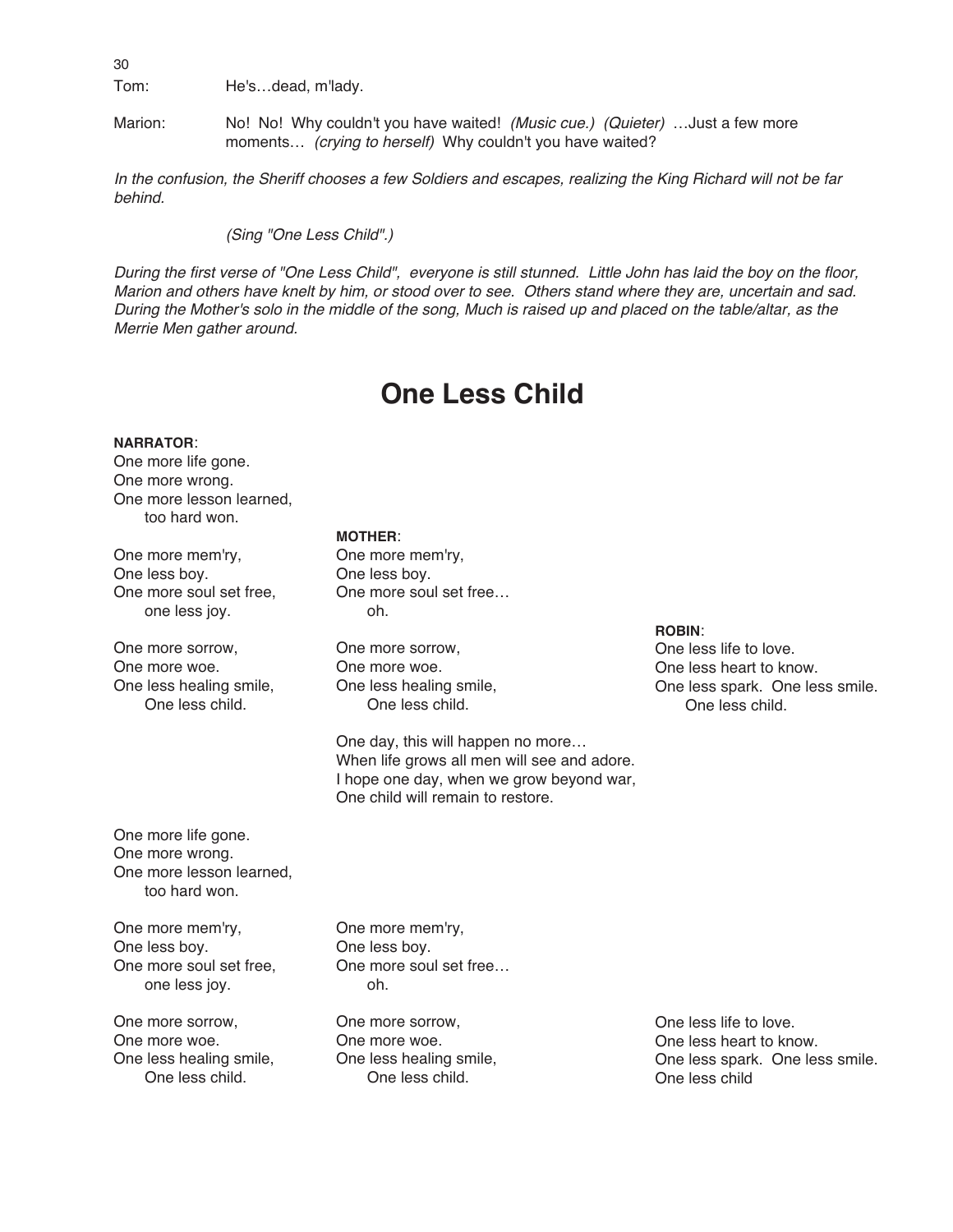The royal entourage enters, preparing the way for the King. Everyone is aware of the death. Richard enters to speak at the boys funeral, but turns the mournful occasion to his advantage, eventually enlisting the Merrie Men to join him on his return to the Crusade…

- Narrator: Nottingham castle was a somber place upon the King's arrival. The death of a youth had cast a shadow over the royal entrance.
- Richard: The death of every English subject is a tragedy to the King. That this death occurred in battle, honors the memory of the…peasant boy. But the meaning of his death, indeed, of every death, is not in how he died; rather, it is in how his memory will change the way we live… Which brings me to the man called "Robin Hood." Had my cousin, Marion, not interceded on your behalf, I might've simply had all your head and been done with it. She, however, has convinced me of your loyalty. A trustworthy man is a king's most prized possession, especially if he is good with a sword. But a king cannot let the breaking of the law go unpunished. So, to you, Robin Hood, and to your men, I bestow both an honor and a punishment: Upon my return to the Great Expedition, I shall be accompanied by Captain Robin Hood and his collection of former outlaws. Together we shall breech the walls of Jerusalem and set free the Holy City! (Cheers from most present.) That is...all but one. To the only Norman among you, the careless renegade Will Scarlett, I return his proper title…Sir William of Castleford. (More cheers.) And along with the administration of his estate, I place an additional burden; one that he may find to be the greatest punishment of all: I name you the new Sheriff of Nottingham. (Roars of laughter.) I trust your great distaste for power shall make you a perfect governor. (More laughter.) Now, I am impatient to return to battle... Let us prepare to make history! (More cheers. Nathan Tanner mopes. Dianah is angered and hurt and her arm still pains. Marion is fatalistically understanding. Most Merrie Men are eager and filled with patriotism; some tease WIll, others congratulate themselves. They exit with the King, leaving the women alone.)
- Narrator: So the men left to fight with King Richard the Lionheart, to join his crusade and expand the possession of European lands into Spain and the Middle East. A moment ago, they had been running from the law as common thieves; now, their new challenge filled them with the patriotism of a higher calling.
- Mother: But did it honor the small orphan who had just died in their midst? Did it give his memory meaning, as the King had suggested?

### **"EDEN IS ALL AROUND US": In the Courtyard Scene 10**

Narrator: The women left behind faced challenges of their own. Norman and Saxon ladies found themselves working side by side, sharing tasks, sharing grief, and sharing losses that affected them all, regardless of race or title.

The Women's Chorus work at chores as Marion goes to check on Dianah's wound, as if this scene has been visited many times in the last months. Perhaps one of the women has just lost <sup>a</sup> loved one in the war and is comforted. Another may be exhausted in <sup>a</sup> task, or confused by <sup>a</sup> new task to which she is unaccustomed. The scene has changed to Marion's courtyard.

Marion: Your wounds have healed well.

Dianah: Does that please you?

Marion: Of course it does. I hold you no ill will.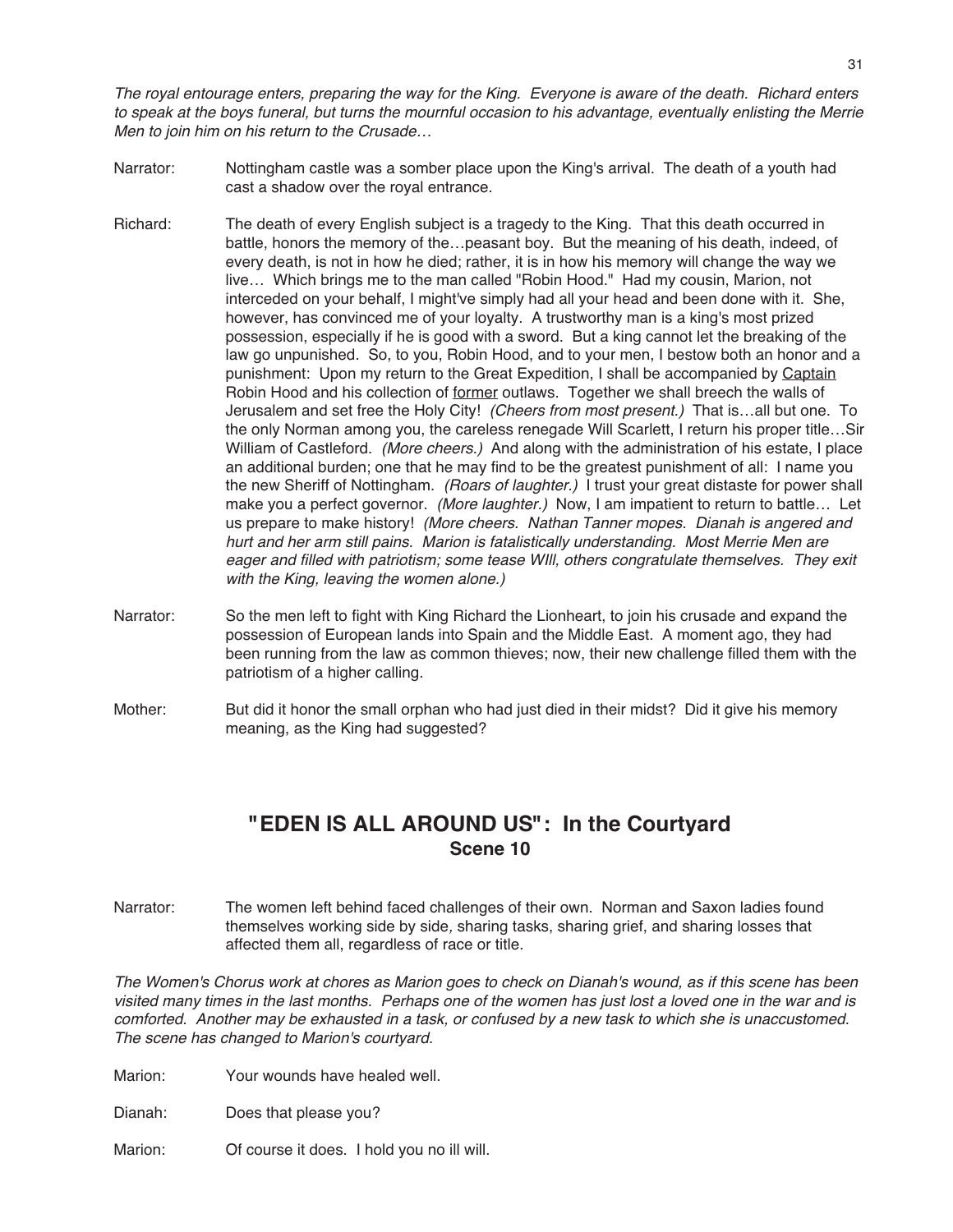| Dianah:   | No, you wouldn't.                                                                                                                                                                                                                                                                                                                                                                             |
|-----------|-----------------------------------------------------------------------------------------------------------------------------------------------------------------------------------------------------------------------------------------------------------------------------------------------------------------------------------------------------------------------------------------------|
| Marion:   | How could anyone find pleasure in another's wounds? There is too much suffering in this<br>life.                                                                                                                                                                                                                                                                                              |
| Dianah:   | There will always be suffering because people will always protect their own.                                                                                                                                                                                                                                                                                                                  |
| Narrator: | As the women went about the daily tasks that held England together, the Crusaders tried in<br>vain to breech the walls of Jerusalem, repelled by Muslims defending what was now their<br>own. Unable to recapture the city, the armies set upon the countryside. And in their wake,<br>they left a scar that would remain on the land for centuries to come.                                  |
| Marion:   | You think you've failed.                                                                                                                                                                                                                                                                                                                                                                      |
| Dianah:   | I thought we were going to start a revolution. Change the world. I thought Robin was the<br>man; that he could make it happen. What use is he to Richard, a Norman king, in a war that<br>serves only kings? What does it have to do with England? With Saxon poor? With what we<br>started?                                                                                                  |
| Narrator: | As they spoke, whole cities were plundered, whole populations were killed; yet, a great<br>wealth was hauled back to England and placed in royal vaults.                                                                                                                                                                                                                                      |
| Marion:   | You and Richard are not so different. You both want only to trade places with those who<br>have what you want. Make the last first, the first last. Why not equal? Real revolution will<br>come when we begin seeing each other in a new light, when we change the way people<br>think, the way people fight.                                                                                 |
| Mother:   | Real revolution will come when we change the way we rear our children.                                                                                                                                                                                                                                                                                                                        |
| Dianah:   | One kind of revolution leads to another. None of it can begin without bloodshed.                                                                                                                                                                                                                                                                                                              |
| Marion:   | Blood cannot wash us clean. Scars may make us wiser, but only if we learn from them how<br>to heal.                                                                                                                                                                                                                                                                                           |
| Dianah:   | This scar is a badge of freedom.                                                                                                                                                                                                                                                                                                                                                              |
| Marion:   | Or a burden of hatred.                                                                                                                                                                                                                                                                                                                                                                        |
| Dianah:   | You, a Norman lady. What would you know of burdens?                                                                                                                                                                                                                                                                                                                                           |
| Marion:   | Dianah, King Richard has given his pardon. You are no longer an outlaw. The day for<br>violence has passed.                                                                                                                                                                                                                                                                                   |
| Dianah:   | Has the land been returned to its rightful Saxon owners? Are we free to own the labor of our<br>hands? I put my trust in no king. The sword, the arrow, power in the right hands. That is<br>what I trust. That is what Robin used to trust.                                                                                                                                                  |
| Marion:   | He also trusts me, and I am none of those things. Robin loves life and fights against<br>everything that holds it down. He believes that all of life belongs to all people, the joys as<br>well as the labors. He is loyal to everyone who shares that love. But his loyalty and<br>enthusiasm sometimes blinds him.                                                                          |
| Dianah:   | So he blindly marches off to the bottom of the world and all you can do is make excuses for<br>him? He's left us. They've all left us, fighting to recapture some mythical "Jerusalem," just<br>when we were ready to rise up and make a real Promised Land right here. I feel like Eve,<br>kept out of Eden because of some accidental sin, trapped on the wrong side of the Garden<br>wall. |

32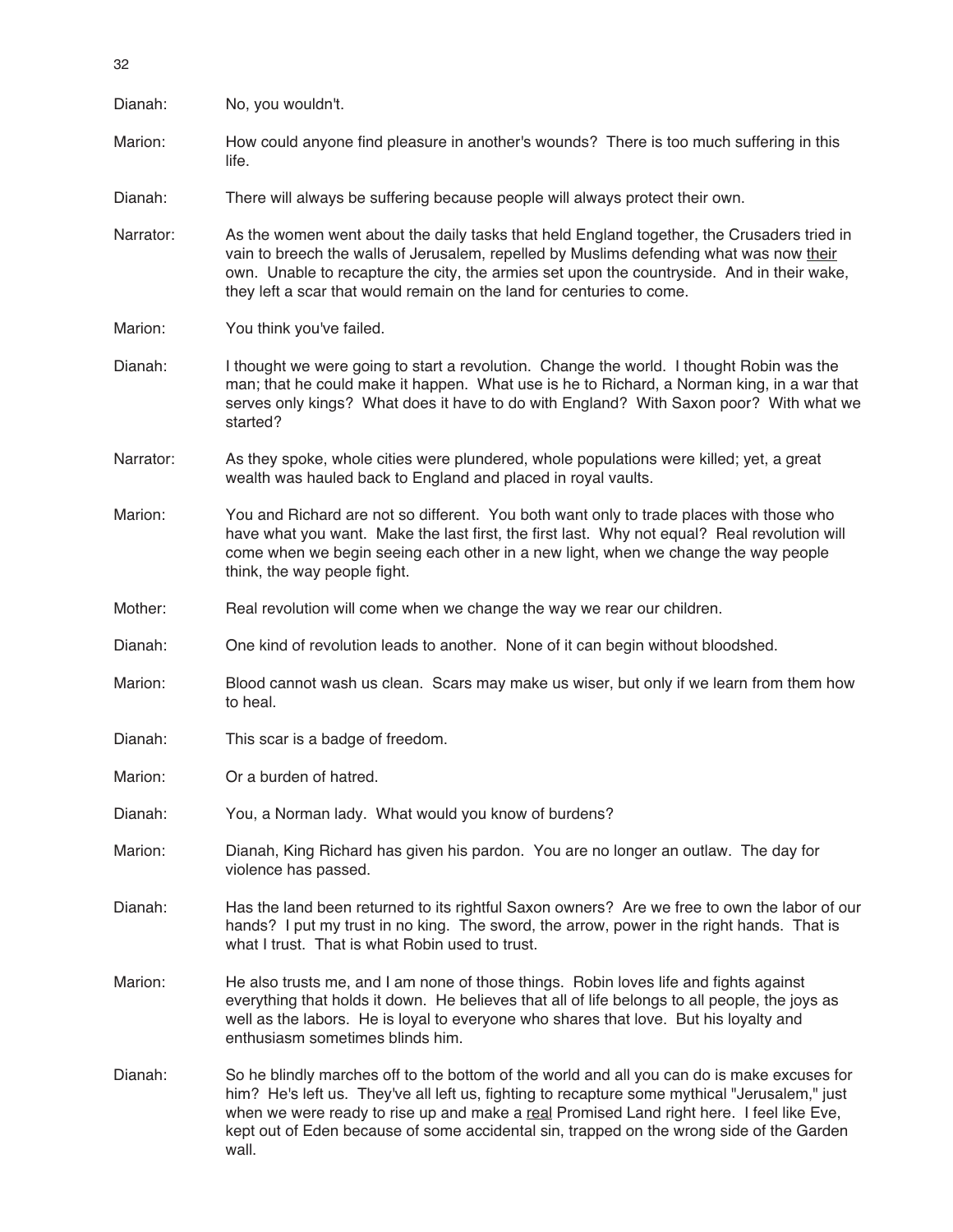(Music cue.)

Marion: I don't believe God ever kept Eve out of Eden. She was merely unable to see it, unable to recognize it even when it was all around her. She wandered away, never knowing what was so near. But Eden is right here, inside each of us. The "Holy Land" isn't a place. It's something people make for themselves.

> What you longed for happened. You made it happen, you and Robin…and Much…and all the others. Will is Sheriff. Everyone's been pardoned. The people have been given a Great Dream; now you must let everyone enter that dream. Make room for Normans as well as Saxons. There are no walls in Eden. Give up the sword; it's time to wage peace.

(Sing: "In The Great Dream".)

Marion sings to <sup>a</sup> reluctant yet receptive Dianah. The Women's Chorus dance <sup>a</sup> courtly step, using hand motions that convey the deeper meaning of the lyrics. By the song's end, Marion's peaceful vision has won the day; Dianah is purged of her anger and guilt; and <sup>a</sup> bridge has been built between Norman and Saxon women.

## **IN THE GREAT DREAM**

#### **Women's Chorus**:

You and I and you and I and you and I In the Great Dream. You and I and you and I and you and I In the Great Dream.

Let's wage peace  $\sim$  You and I and you and I and you and I Hate must cease<br>
In the Great Dream.<br>
In the Great Dream.<br>
In the Great Dream.

Each must be, You and I and you and I and you and I Equal and free Theorem 2012 County of The You and I and you and I and you and I and you and I and you and I and you and I and you and I and you and I and you and I and you and I and you and I and you and I and you and I an In the Great Dream.

#### **Marion**:

In the Great Dream. In the Great Dream. In the Great Dream.

In the Great Dream, In the Great Dream.

There will be room for you; There will be room for me. If we want, we can make it happen… It's in our reach. No more killing; Show them, instead, how life should be lived. Once we're in the Great Dream All are meant to be free! Free!

Let's wage peace **Let's wage peace** In the Great Dream. In the Great Dream. Hate must cease Hate must cease In the Great Dream. In the Great Dream.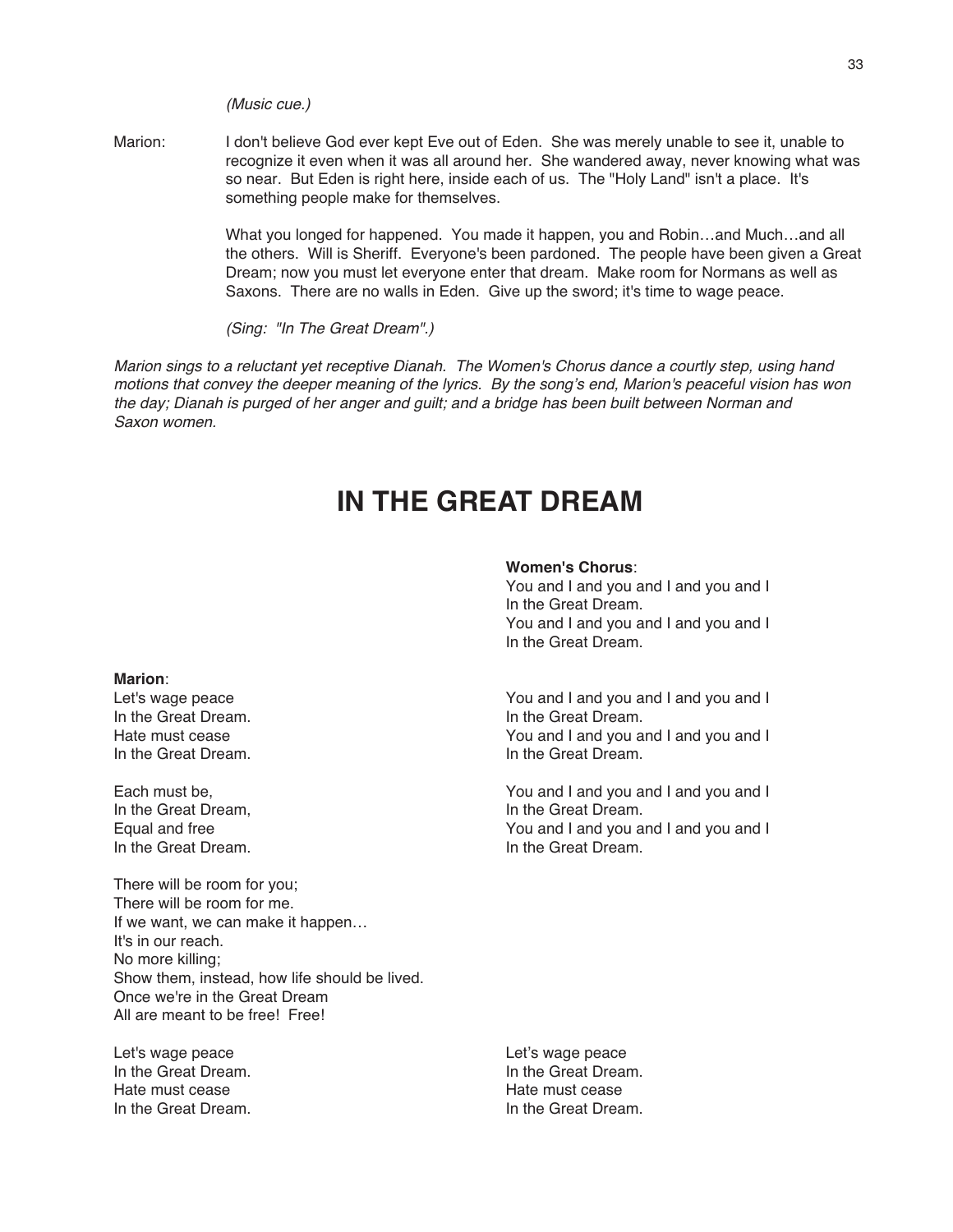Each must be, Each must be, Each must be, Equal and free Equal and free

#### **Marion**:

All of the hurt and fear Building from year to year; Will the grief be passed on and on, Will it never end? Break the cycle… Don't add to the pain with more of the same. Once we're in the Great Dream All are meant to be free! Free!

### **Marion and Dianah**:

Let's wage peace **Let's wage peace** In the Great Dream. In the Great Dream. Hate must cease **Hate must cease** Hate must cease In the Great Dream. In the Great Dream.

Each must be, Each must be, In the Great Dream,<br> **Equal and free** Equal and free Equal and free Equal and free In the Great Dream. In the Great Dream.

In the Great Dream, In the Great Dream, In the Great Dream. In the Great Dream.

You and I and you and I and you and I In the Great Dream. You and I and you and I and you and I In the Great Dream.

#### **Marion and Dianah**:

You and I, now it will start, here, with us. You and I, here with us, it can begin. You and I. Let it start. You and I; of one heart.

(Except for the Narrator and the Mother, everyone turns to exit, joined in peace and inner strength.)

### **"THIS TIME, LET THE SAXONS CHOOSE": The Final Confrontation Scene 11**

Before most of the women leave the stage, they are greeted by weary and broken men, loved ones, returning from the Crusades. Will Scarlet is among them, cloaked, and presents himself to the mercy of Marion and Dianah, then gives them all the news he has heard. He and Dianah seem to pair up. All this happens under the narration.

Narrator: The bonds between Dianah and Marion grew stronger with each passing year; even as those that bound England seemed to wither. The Crusades brought many sorrows and few victories, until they finally came to an end with King Richard's death. Prince John ascended to the throne and immediately reinstated the old Sheriff at Nottingham Castle. Will Scarlett was stripped of his title, this time against his own choosing, and barely escaped with his life. The England to which Robin returned was very ill, indeed.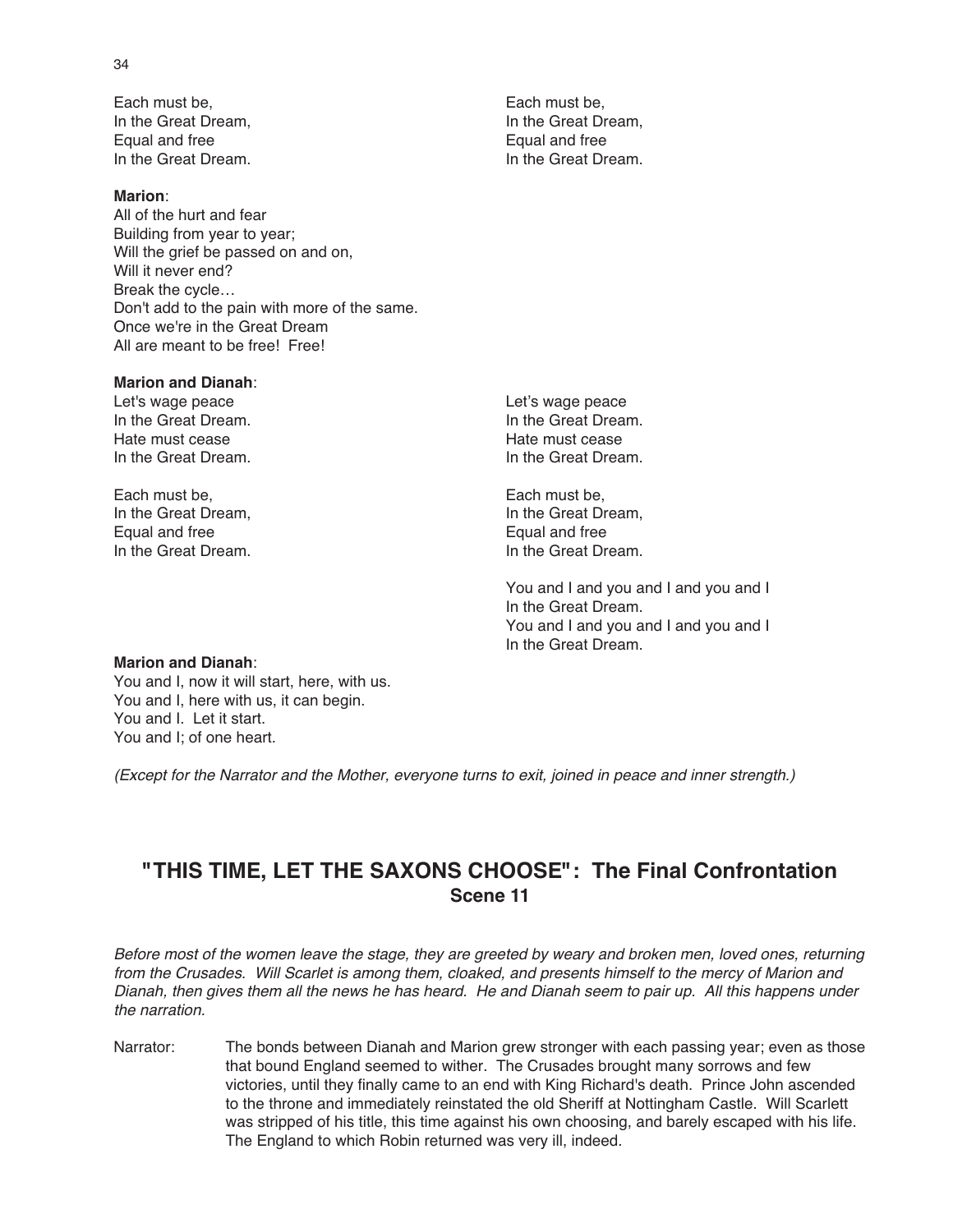Friar Tuck finds Will Scarlet and Marion and brings them news of Robin's imminent return.

- Mother: Robin was not well, either. Fever sapped his strength and hard-won scars ached in the cold English climate. In need of rest, he was ill-prepared for the demands that awaited him.
- Narrator: At the first rumor of his return, scores of hungry and embittered peasants flooded the forest, expecting their hero to finish the rebellion that, now, had become even more necessary. Will Scarlett was already there, preparing new recruits. And Friar Tuck was busy hardening bodies as he strengthened souls.

Robin enters from the opposite side, held up by Little John, with <sup>a</sup> few of the others straggling behind.

Mother: By the time Robin arrived, over 300 men filled the greenwood. Yet, no one seemed to notice, save Marion and Little John, how ill he really was.

The Sheriff's Soldiers gather, fall into formation, and present arms as the Narrator speaks. Several people move to conceal Robin, worry what will happen next.

- Narrator: Nor was there time to recover, for on the very next day an even larger army appeared at the forest's edge: 500 soldiers, led by Robin's greatest nemesis, the old Sheriff of Nottingham.
- Sheriff: I bare a letter from King John the First, demanding the immediate surrender of the outlaw "Robin Hood" and all his compatriots.
- Robin: (Yelling from a concealed spot) On what charge?
- Sheriff: The charge of...treason!
- Robin: But we have committed no crime.
- Sheriff: Are you kidding? You're planning a bloody revolution!
- Robin: These are simple men who only wish to defend themselves. All they want is to be full citizens of England, with all the rights a citizen should possess. (As Robin speaks, between each sentence, Friar Tuck motions groups to position themselves strategically around the stage.)
- Sheriff: Like I said, your planning a bloody revolution!
- Robin: It will be bloody only if you choose it.
- Sheriff: You don't want bloodshed? Then come out of that wretched forest and surrender.
- Robin: If we lay down our arms, you will slaughter us like cattle. If you try to take us, we will merely slaughter each other. Why don't you order your army to help rebuild England, instead of tear her apart?
- Sheriff: Yes, well, I'm sure the King would be interested in the specifics of your platform. I could arrange an audience…
- Robin: Why ask the King? Ask your men! What would they rather do? Most of them were once farmers and craftsmen…
- Sheriff: Ask my men? Are you mad?
- Robin: My men have always chosen for themselves.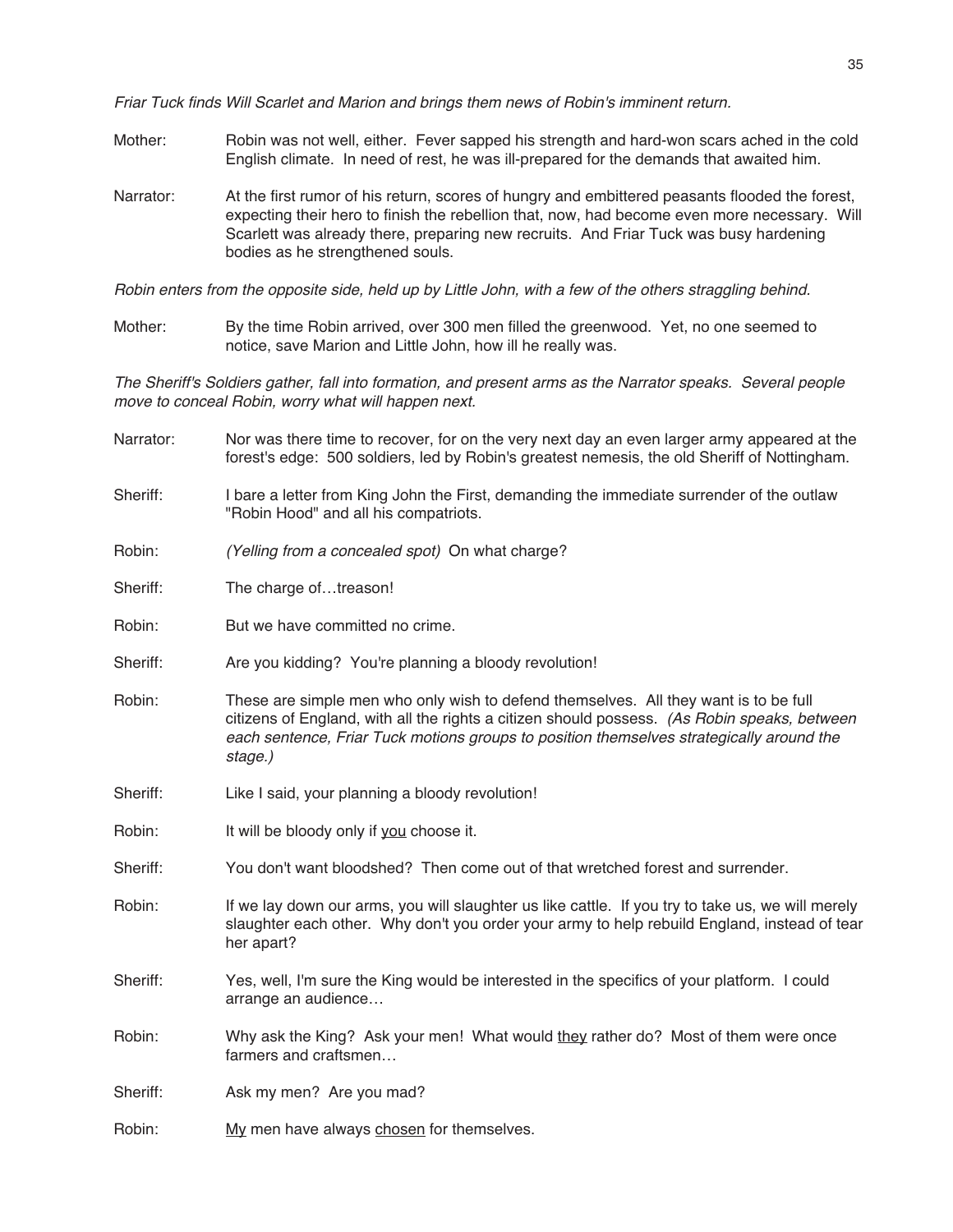Sheriff: Ha! You are mad. I would pit your "freedom" against my power any day!

Robin: Then let it be so! (Robin jumps out of concealment and confronts the Sheriff. He struggles not to faint and wipes the sweat from his forehead. His mouth is dry and his eyes are slow in focusing. Marion must be constrained by Friar Tuck to not expose herself, as well.)

Marion: Robin! No! You aren't well.

Little John: Get back! Robin, don't!

Will gets up to follow Robin, but Dianah holds him back, counseling for patience and peace. The Sheriff is completely flustered, but regains <sup>a</sup> façade of composure. The soldiers take <sup>a</sup> step back, then watch, warily.

- Robin: I'm sick of war. Sick of men being led into battles that should never have happened in the first place. No more innocent blood. Just my "freedom" against your "power." A battle of champions. (Robin is panting and sweaty from fever. He waves the tip of his sword in the Sheriff's face, unsteady, challenging the Sheriff.)
- Sheriff: (The Sheriff is not baited by the taunt.) A duel? Between you and I? Nonsense! (To soldiers) Who will champion my cause against this villain? (No answer.) Who will fight for the King! (No answer.) Well, you don't expect me to fight him, do you?
- Sergeant: That is what you did imply, sir.
- Sheriff: Then give me that sword, you fool! (Angered, the Sheriff lashes out toward the Sergeant and grabs his sword, suddenly swinging it at Robin, who is unprepared. His first blow knocks Robin over. He swings at Robin several more times as Robin blocks the blows and rolls free. All the while the Sheriff is screaming insane ad libs, getting closer to <sup>a</sup> final blow. Just as he raises his sword dramatically for the death hit, yelling, "I'll kill you, you Saxon pig!", the Stool Boy rushes forward and butts the Sheriff away, confronting the Sheriff himself.)
- Stool Boy: No! (Runs toward Sheriff.) I won't let you kill him! (The Stool Boy butts Sheriff away from Robin and picks up Robin's sword.) I'll fight you myself before I let him die!

Angered beyond reason, the Sheriff growls and charges. The Stool Boy holds his ground, dueling the Sheriff clumsily but effectively. The crowd ad libs as the battle goes to and fro. Finally, the Stool Boy flips away the Sheriff's sword. Driven to his knees, the Sheriff now stands defenseless before this favorite whipping boy.

| Stool Boy: | Without your sword, you're nothing, you sorry little man! Now, go get your stool and set it at<br>my feet. I want you to know what it feels like to lug that stupid thing around before I finish<br>you off! (Everyone roars as the Sheriff does as the Boy commands.) Just stand stillit<br>won't hurt as much that way. (The Boy says this in the Sheriff's accent, as if this was what<br>the Sheriff always said before a lashing.)      |
|------------|----------------------------------------------------------------------------------------------------------------------------------------------------------------------------------------------------------------------------------------------------------------------------------------------------------------------------------------------------------------------------------------------------------------------------------------------|
| Dianah:    | (Just as the Boy prepares to chop the Sheriff in half, Dianah races toward them and stays his<br>hand.) Stop! There's been enough killing! (She bends down and takes the Sheriff's official<br>medallion from around his neck.) No one will follow him any longer. He's already finished.<br>(She holds the medallion aloft.) Let this medallion stand for justice, from this day forward.<br>Will, come and claim what is rightfully yours. |
| Will:      | No, Dianah. You were right all along. Let the people choose. It's time they owned their own<br>lives.                                                                                                                                                                                                                                                                                                                                        |
| Stool Boy: | (Runs up and grabs the medallion.) Freedom!                                                                                                                                                                                                                                                                                                                                                                                                  |
| Saxons:    | Freedom!                                                                                                                                                                                                                                                                                                                                                                                                                                     |

36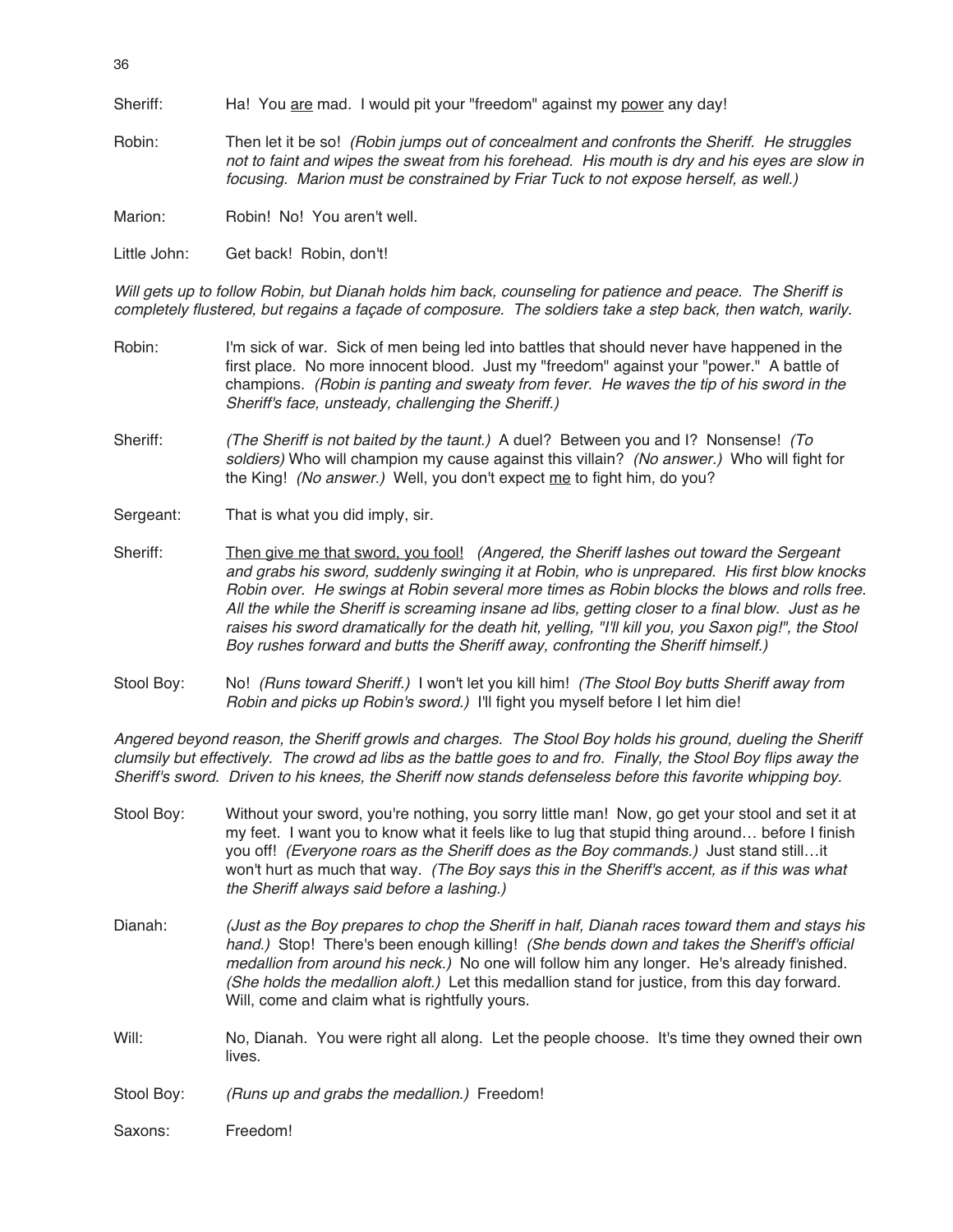Everyone cheers and laughs and celebrates. Gisbourne, who was cowering in the background, now teeters over and bops the Sheriff on the head with the parchment. Friar Tuck comforts the Sheriff and begins the process of conversion. Little John lifts the Stool Boy to his shoulders and presents him to the crowd. Will and Dianah embrace. Marion tends to Robin. Everyone is happy. All this happens as the narrators finish the story and the cast gets in position for the finale.

- Narrator: Nottingham became the center of a new idea, fashioned by a wise Norman lord named William and a determined Saxon woman named Dianah. From their efforts came the Great Charter of Civil Law, the "Magna Carta." …And once these freedoms were loosed upon the world, like an arrow, they could never be taken back.
- Mother: Would it have happened without her? If you see a way to a better world, will you take it? Our story began with a young girl who saw a better way, an unsung hero who will never be mentioned in any book or any legend, but whose courage …
- Both: …changed history forever.

### Tuck: History. Hmpf! No one appreciates it until it's gone!

(Sing: "Can We Change the World?" See next page.)

(Bows.)